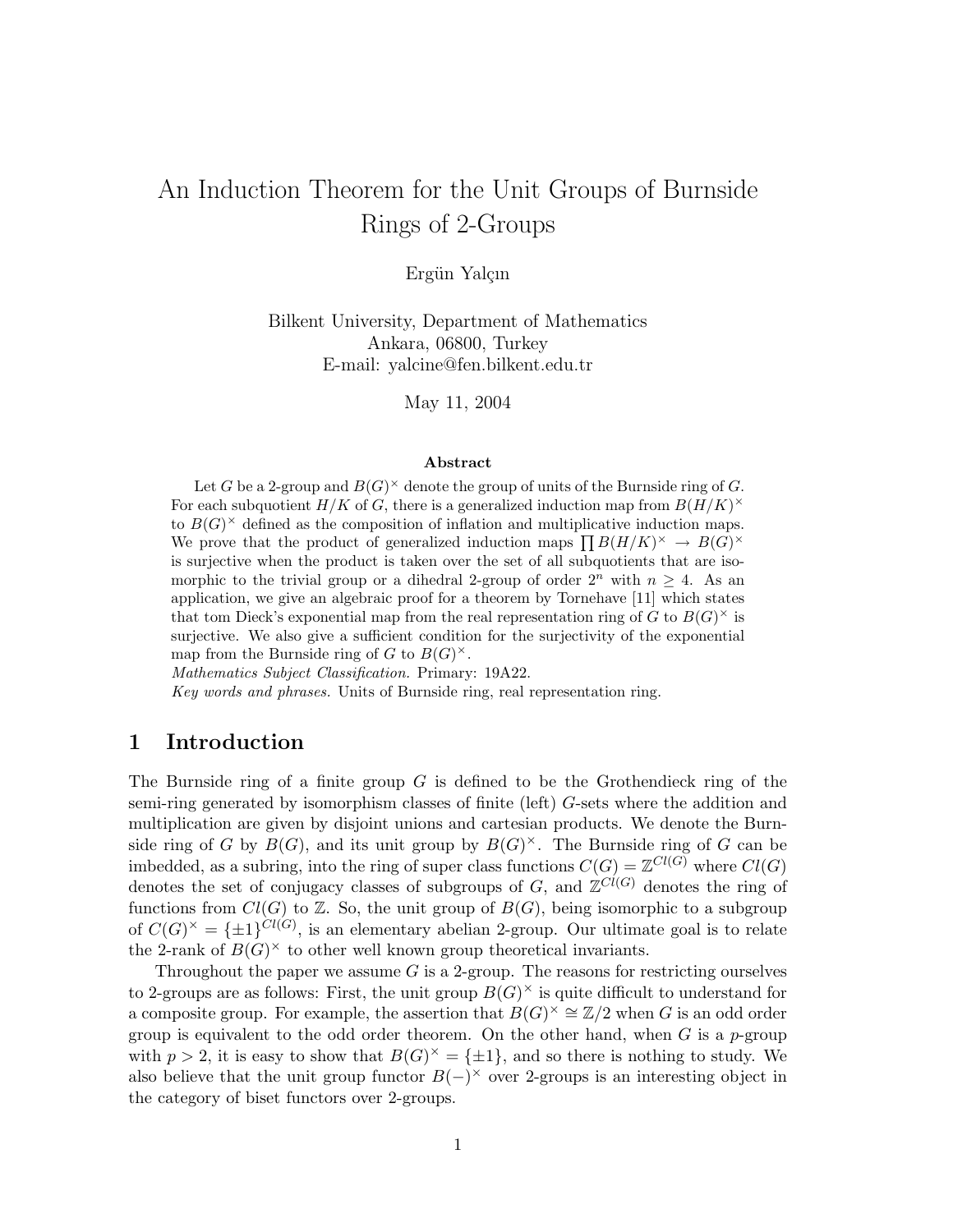We use mainly two ingredients for studying  $B(G)^{\times}$ . One is a complete characterization of  $B(G)^{\times}$  as a subgroup of  $C(G)^{\times}$  given by Yoshida [12]. We explain this characterization in detail at the end of Section 2. The other ingredient is the structure of  $B(G)^{\times}$  as a Mackey functor together with appropriate restriction, induction and conjugation maps. There are also inflation and deflation maps defined in a suitable sense. These maps are defined and studied in detail in [12] and we give an overview in Section 3.

The induction map is particularly interesting since we are using a multiplicative induction map instead of the usual induction map on the Burnside ring. Given a subgroup  $H \leq G$ , the multiplicative induction map jnd $_G^G : B(H)^{\times} \to B(G)^{\times}$  is defined on the Burnside ring as the polynomial extension of the assignment  $X \to \text{Map}_H(G, X)$ where X is an H-set, and  $\text{Map}_H(G, X)$  is the set of H-maps  $f : G \to X$ . Note that given a normal subgroup  $K \leq H$ , we have a homomorphism, called the inflation map,  $\inf_{H/K}^H : B(H/K)^{\times} \to B(H)^{\times}$  defined by considering a  $H/K$ -set as an H-set through the quotient map  $H \to H/K$ . We call the composition jnd $_{H/K}^G$  inf $_{H/K}^H$  the generalized induction map from subquotient  $H/K$  to G. The main result of the paper is the following induction theorem:

**Theorem 1.1.** Let G be a 2-group, and let  $H$  denote the collection of all subquotients of G which are isomorphic to the trivial group or a dihedral group of order  $2^n$  with  $n \geq 4$ . Then, the product of generalized induction maps

$$
\prod_{H/K \in \mathcal{H}} \text{ind}_{H}^{G} \text{inf}_{H/K}^{H} : \prod_{H/K \in \mathcal{H}} B(H/K)^{\times} \to B(G)^{\times}
$$

is surjective.

One of the ways to obtain units in the Burnside ring of  $G$  is to construct exponential maps from the Burnside ring  $B(G)$  or from the real representation ring  $R(G, \mathbb{R})$  to the unit group of super class functions  $C(G)^{\times}$ , and then show that they actually lie in  $B(G)^{\times}$ . For example, given a real representation  $V$  of  $G$ , we can define a unit super class function  $H \to \text{sgn}(\text{dim} V^H)$  for all  $H \leq G$  where  $\text{sgn}(n) = (-1)^n$  for  $n \in \mathbb{Z}$ . Tom Dieck showed that these super class functions lay in the Burnside ring, so one gets an exponential map from the real representation ring  $R(G,\mathbb{R})$  to  $B(G)^{\times}$  which is now referred to as tom Dieck's homomorphism (see page 242 of [8] for details). As a corollary of Theorem 1.1, we obtain an algebraic proof for the following result:

**Corollary 1.2.** [Tornehave [11]] Let G be a 2-group. Then, tom Dieck's homomorphism

$$
\Theta: R(G, \mathbb{R}) \to B(G)^{\times}
$$

is surjective.

There is a similar exponential map from the Burnside ring  $B(G)$  to its unit group  $B(G)^{\times}$ . Given a G-set X, consider the super class function  $f_X : H \to \text{sgn}(|X/H|)$ for all  $H \leq G$ . The exponential map  $\exp : B(G) \to B(G)^{\times}$  is defined as the linear extension of the assignment  $X \to f_X$  for G-sets. This map is closely related to the  $B(G)$ module structure on  $B(G)^{\times}$  which has been studied extensively by Matsuda in [9] and [10]. The connection comes from the fact that the exponential map can be defined also as  $\exp(x) = (-1)$   $\uparrow x$  where  $(-1)$   $\uparrow x$  denotes the action of  $x \in B(G)$  on  $-1 \in B(G)^{\times}$  (see Section 7 for more details). We prove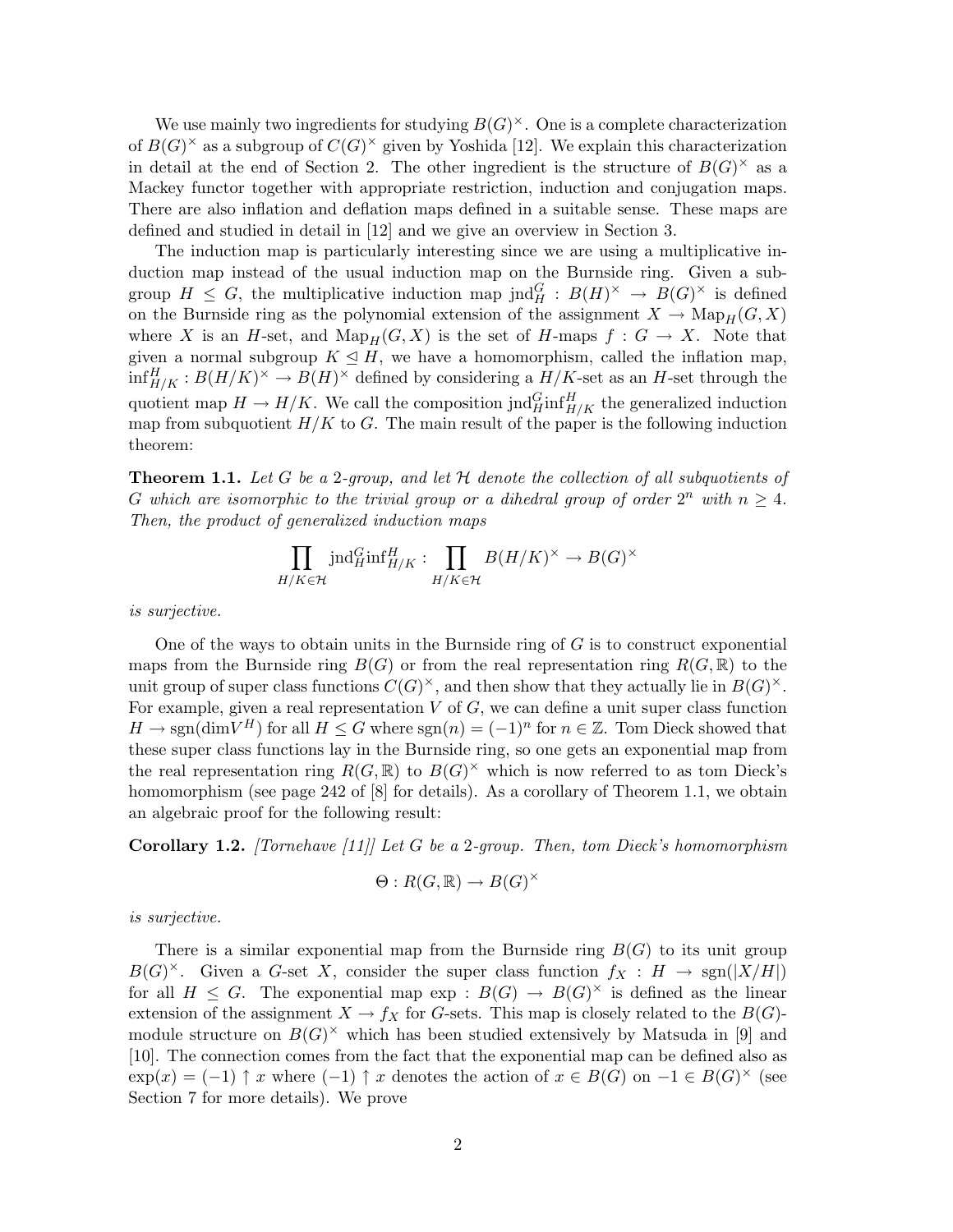**Corollary 1.3.** If G is a 2-group which has no subquotients isomorphic to the dihedral group of order 16, then the exponential map

$$
\exp: B(G) \to B(G)^{\times}
$$

is surjective. In this case,  $B(G)^\times$  is generated by  $-1$  as a module over  $B(G)$ .

Corollary 1.3 applies, in particular, to all 2-groups of exponent 4. This includes all 2-groups which can be expressed as an extension of an elementary abelian 2-group by an elementary abelian 2-group. Also, it is well known that the exponential map is not surjective when G is a dihedral 2-group of order at least 16 (see Matsuda [10]). So, the corollary cannot be improved further using the induction theorem. On the other hand, the converse of the corollary does not hold either: There are 2-groups where the exponential map is surjective although they have a dihedral section of order 16. So, Corollary 1.3 provides a sufficient condition for surjectivity of exponential map, which is not a necessary condition.

## 2 Super class functions and idempotent basis

Let G be a finite group. The Burnside ring  $B(G)$  is defined as the Grothendieck ring of the semi-ring generated by  $G$ -isomorphism classes of finite (left)  $G$ -sets where the addition and multiplication are given by disjoint unions and cartesian products. So, as an abelian group  $B(G)$  is generated by isomorphism classes of (left) G-sets, and isomorphism classes of transitive G-sets form a basis for  $B(G)$ . A transitive G-set is isomorphic to  $G/H := \{gH \mid g \in G\}$  as a G-set, and any two such G-sets  $G/H$  and  $G/K$  are isomorphic if and only if H and K are conjugate to each other. Therefore,  $B(G)$  is a free abelian group with basis  $\{[G/H] | [H] \in Cl(G)\}$ , where  $Cl(G)$  is the set of conjugacy classes [H] of subgroups  $H \leq G$ . In other words,  $B(G)$  decomposes as the direct sum of cyclic Z-modules

$$
B(G) = \bigoplus_{[H] \in Cl(G)} \mathbb{Z}[G/H].
$$

The multiplicative structure can be explained in terms of the basis by the following double coset formula:

$$
[G/H][G/K] = \sum_{HgK \in H\backslash G/K} [G/(H \cap {}^{g}K)]
$$

where  $gK = gKg^{-1}$ .

A super class function is a map from the set of subgroups of  $G$  to  $\mathbb Z$  which is constant on conjugacy classes of subgroups. We will denote the set of super class functions by  $C(G) := \mathbb{Z}^{Cl(G)}$ . It is easy to see that  $C(G)$  is a ring under the usual addition and multiplication of functions. For each  $H \leq G$ , consider the map  $s_H : B(G) \to \mathbb{Z}$  defined as the linear extension of the assignment  $s_H(X) = |X^H|$  where  $|X^H|$  denotes the number of points in X fixed by H. It is easy to see that  $s_H(X \times Y) = s_H(X)s_H(Y)$ , hence  $s_H$ is a ring homomorphism. It is well known that the ring homomorphisms  $s_H$  and  $s_K$  are equal if and only if H and K are conjugate. Therefore, for each element  $x \in B(G)$ , one can define a super class function  $f_x \in C(G)$  by setting  $f_x(H) = s_H(x)$ . This defines a ring homomorphism

$$
\varphi: B(G) \to C(G) := \mathbb{Z}^{Cl(G)}
$$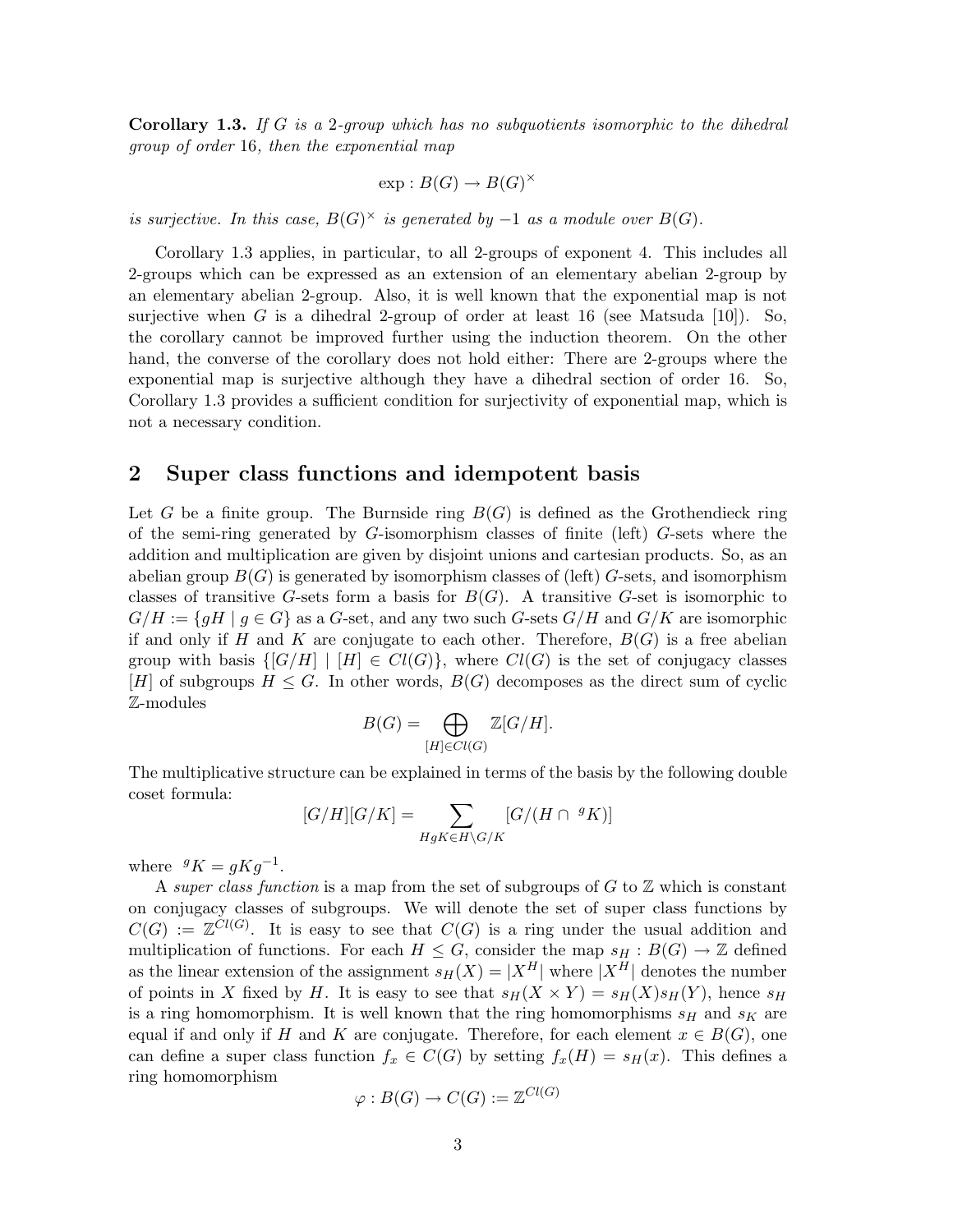which is injective. The injectivity follows from the fact that if  $|X^H| = |Y^H|$  for each  $H \leq G$ , then X and Y are isomorphic as G-sets. We sometimes identify  $B(G)$  with its image in  $C(G)$ , and write  $x(H) = s_H(x)$  for  $x \in B(G)$ .

The image of  $\varphi$  is characterized by the following theorem:

**Theorem 2.1 (tom Dieck [7], Section 1.3).** Let G be a finite group. For each  $H \leq G$ , let  $W_G(H)$  denote the quotient group  $N_G(H)/H$ . Then, the following sequence of abelian groups is exact:

$$
0 \to B(G) \xrightarrow{\varphi} C(G) \xrightarrow{\psi} \prod_{[H] \in Cl(G)} (\mathbb{Z}/|W_G(H)|\mathbb{Z}) \to 0
$$

where  $\varphi$  is the injective ring homomorphism defined above, and the [H] component of  $\psi$ is defined by  $\overline{\phantom{a}}$ 

$$
\psi(f)_H = \sum_{gH \in W_G(H)} f(\langle g \rangle H) \pmod{|W_G(H)|}.
$$

Let  $\mathbb{Q}B(G)$  and  $\mathbb{Q}C(G)$  denote  $\mathbb{Q}\otimes_{\mathbb{Z}} B(G)$  and  $\mathbb{Q}\otimes_{\mathbb{Z}} C(G)$  respectively. By tensoring the exact sequence in the above lemma with  $Q$ , one gets a ring isomorphism  $\mathbb{Q}\varphi:\mathbb{Q}B(G)\to \mathbb{Q}C(G)$ . For each  $[H]\in Cl(G)$ , let  $e_H^G\in \mathbb{Q}B(G)$  be the element defined by the condition that  $s_K(e_H^G)$  is equal to unity when  $[H] = [K]$  and zero otherwise. It is easy to see that  $\mathbb{Q}\varphi$  maps  $\{e_H^G \mid H \in Cl(G)\}\$ to primitive idempotents of  $\mathbb{Q}C(G) := \mathbb{Q}^{Cl(G)}$ , hence they are primitive idempotents of  $\mathbb{Q}B(G)$ . Observe that each element  $x \in \mathbb{Q}B(G)$ has a coordinate decomposition

$$
x = \sum_{[H] \in Cl(G)} s_H(x) e_H^G.
$$

The *ghost ring* of G is defined by

$$
\beta(G) = (\mathbb{Q}\varphi)^{-1}C(G) = \bigoplus_{[H]\in Cl(G)} \mathbb{Z}e_H^G.
$$

We often will identify  $\beta(G)$  with  $C(G)$  and use the notation  $u(H)$  for  $u \in \beta(G)$  and write

$$
u = \sum_{[H] \in Cl(G)} u(H)e_H^G.
$$

The Burnside ring  $B(G)$  is a subring of  $\beta(G)$ . Therefore the group of units of  $B(G)$ is a subgroup of the group of units

$$
\beta(G)^{\times} = \bigoplus_{[H] \in Cl(G)} \{-1, 1\} e_H^G
$$

which is an elementary abelian 2-group of rank  $|Cl(G)|$ . Thus  $B(G)^{\times}$  is an elementary abelian 2-group of rank at most  $|Cl(G)|$ .

Notice that Theorem 2.1 can be used to characterize the subring  $B(G)^{\times}$  in  $\beta(G)^{\times}$ . An element  $x \in \beta(G)^{\times}$  is in  $B(G)^{\times}$  if and only if

$$
\sum_{gH \in W_G(H)} x(\langle g \rangle H) = 0 \pmod{|W_G(H)|}
$$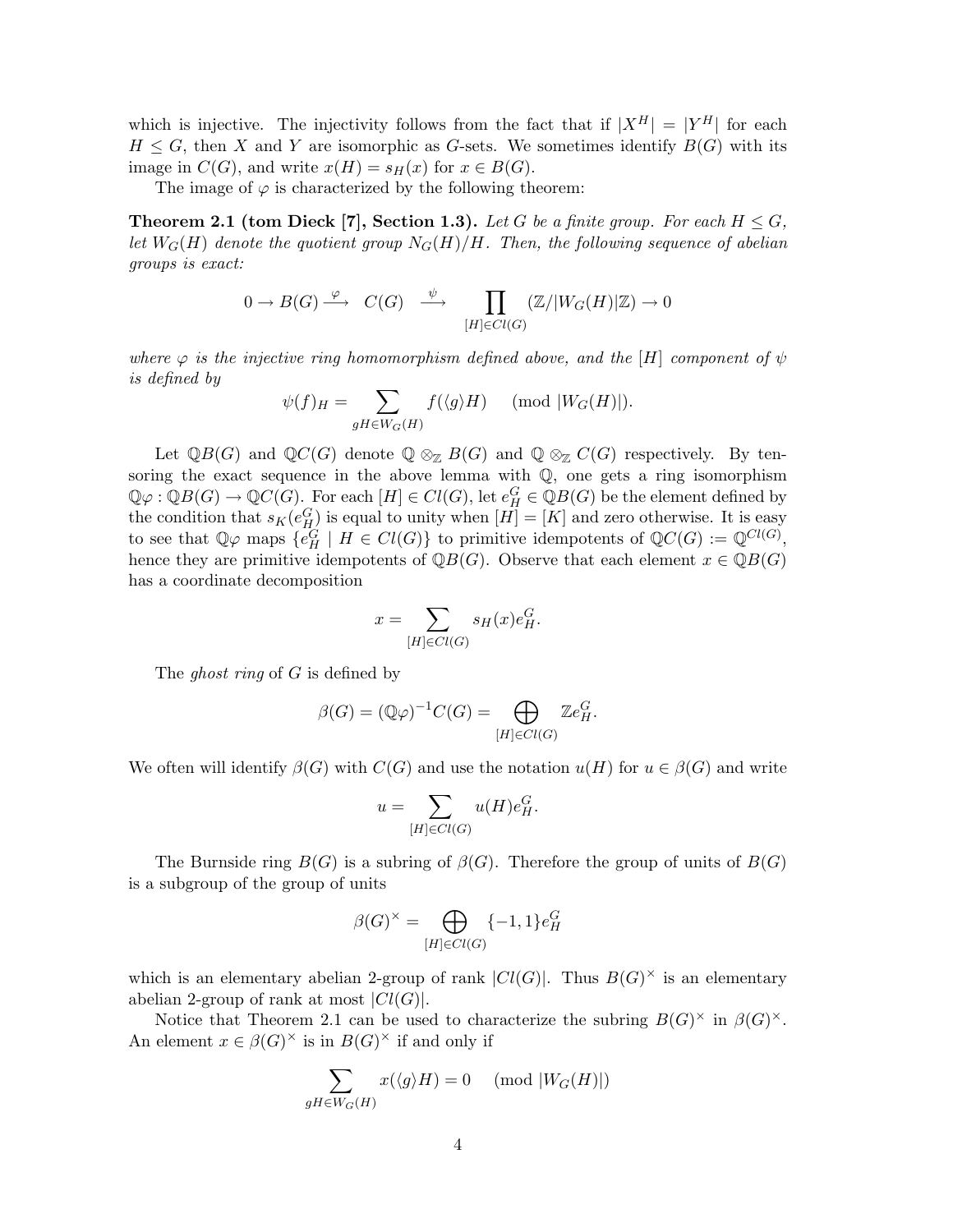for all  $[H] \in Cl(G)$ . But, this characterization is quite inconvenient for calculations. We often think  $\beta(G)^{\times}$  as a vector space over  $\mathbb{F}_2$  and  $B(G)^{\times}$  as a subspace, so the characterizations given in terms of linear equations over  $\mathbb{F}_2$  are usually more convenient. Such a characterization is given by Yoshida [12]:

**Proposition 2.2 (Yoshida [12], Proposition 6.5).** Let  $u \in \beta(G)^{\times}$ . Then, u is contained in  $B(G)^{\times}$  if and only if for each subgroup H of G, the map

$$
gH \to \frac{u(\langle g \rangle H)}{u(H)}, \quad gH \in W_G(H),
$$

is a linear character of  $W_G(H)$ .

Notice that we can rephrase Yoshida's characterization as follows:

**Corollary 2.3.** Let  $u \in \beta(G)^{\times}$ . Then, u is contained in  $B(G)^{\times}$  if and only if for each subquotient  $H/K$  of G, and for every  $xK, yK \in H/K$ ,

$$
u(K) \cdot u(\langle x \rangle K) \cdot u(\langle y \rangle K) \cdot u(\langle xy \rangle K) = 1.
$$

In the rest of the paper, we will consider  $B(G)^{\times}$  as the subspace of  $\beta(G)^{\times}$  satisfying the linear equations given in Corollary 2.3.

#### 3 Maps between unit groups of Burnside rings

In this section, we briefly explain the maps between unit groups of Burnside rings and give some of the formulas involving these maps. A full account of this material can be found in [12].

Let G be a finite group, H be a subgroup and N be a normal subgroup of  $G$ , and  $f: G' \to G$  be an isomorphism. Let X be a G-set, Y be an H-set, and Z be a  $G/N$ -set. Then, we have

$$
iso_{G'}^G: X \to X \text{ as an } G'-set through f: G' \to G \text{ (isomorphism map)}
$$
  
\n
$$
inf_{G/N}^G: Z \to Z \text{ as a } G-set through G \to G/N \text{ (inflation map)}
$$
  
\n
$$
inv_{G/N}^G: X \to X^N \text{ (invariant map)}
$$
  
\n
$$
res_H^G: X \to X \text{ as an } H-set \text{ (restriction map)}
$$
  
\n
$$
jnd_H^G: Y \to \text{Map}_H(G, Y) \text{ (multiplicative induction map)}
$$

where  $\text{Map}_H(G, Y)$  is the set of maps  $\alpha : G \to X$  such that  $\alpha(h \cdot g) = h \cdot \alpha(g)$  for all  $h \in H, g \in G$ , with the action of G defined by  $(k \cdot \alpha)(g) = \alpha(gk)$  for  $k \in G$ .

Notice that isomorphism, inflation, invariant, and restriction maps are additive and multiplicative, and hence they extend linearly to ring homomorphisms on the Burnside ring, and induce group homomorphisms on the unit group of Burnside ring. However, the multiplicative induction map is not linear, so it has to be considered separately.

Let  $\mathbb{Z}^+$  denote the set of non-negative integers, and

$$
B(G)^{+} = \sum_{[H] \in Cl(G)} \mathbb{Z}^{+}[G/H]
$$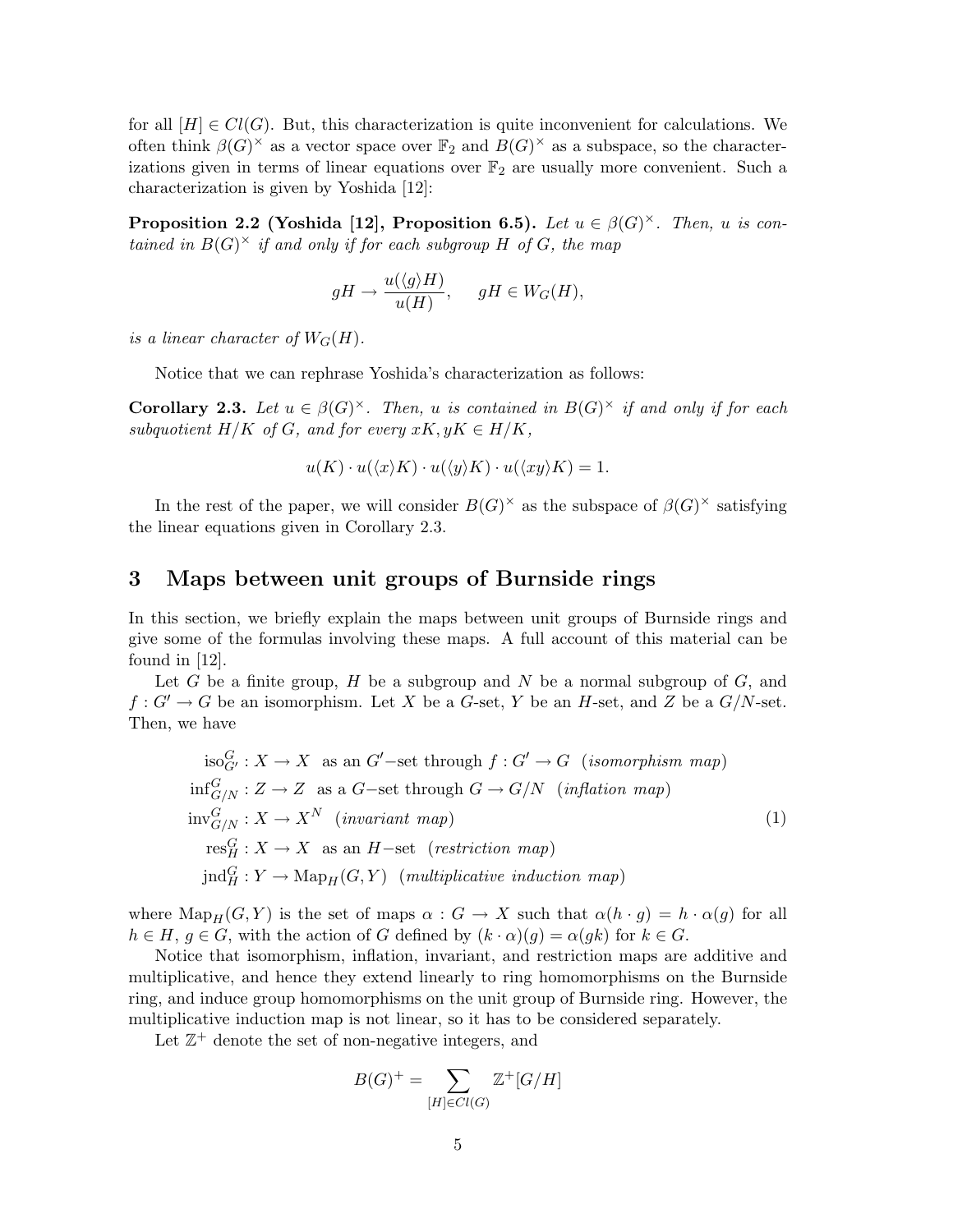be the free monoid of G-sets. The assignment  $\text{ind}_{H}^{G}: Y \to \text{Map}_{H}(G, Y)$  defines a multiplicative map from  $B(H)^+$  to  $B(G)$  which is not additive. In [5], Dress considers this map, and observes that the multiplicative induction is an algebraic map, and describes how one can extend it to map  $\text{ind}_{H}^{G}: B(H) \to B(G)$ . Unfortunately, Dress does not give many details for his arguments in [5]. A more detailed description of multiplicative induction can be found in Yoshida [12]. There is also a recent paper by Barker [1] where the multiplicative induction is defined more generally for monomial Burnside rings. Barker's paper also includes some further details on algebraic functions.

Another way to define the multiplicative induction map is to use tom Dieck's definition of the Burnside ring. In Chapter IV of  $[8]$ , the Burnside ring  $B(G)$  is defined as the ring of equivalence classes of finite (left) G-complexes under the equivalence relation defined as follows:  $X \sim Y$  if and only if for every  $H \leq G$ , the spaces  $X^H$  and  $Y^H$  have the same Euler characteristic. Notice that now  $-[X]$  can be expressed as  $[Y \times X]$  where Y is a G-complex with trivial action and with Euler characteristic −1.

Given an H-complex X, one can define  $\text{ind}_{H}^{G} X = \text{Map}_{H}(G, Y)$  as the set of maps  $\alpha: G \to X$  such that  $\alpha(hg) = h\alpha(g)$  for all  $h \in H$  and  $g \in G$ , with the action of G defined by  $k\alpha : g \to \alpha(gk)$  for  $k \in G$ . To show that the assignment  $X \to \text{ind}_{H}^{G} X$  from the set of H-complexes to the set of G-complexes induces a well defined map on the Burnside ring, one just needs to check that if X and Y are H-complexes such that  $X \sim Y$ , then jnd $_G^G X \sim \text{ind}_H^G Y$ . For this consider the following calculation (see page 244 of [8]):

$$
s_K(\text{ind}_H^G X) = s_K(\text{Map}_H(G, X))
$$
  
\n
$$
= \chi[(\text{Map}_H(G, X))^K]
$$
  
\n
$$
= \chi[\text{Map}_G(G/K, \text{Map}_H(G, X)]
$$
  
\n
$$
= \chi[\text{Map}_H(\text{res}_H^G(G/K), X]
$$
  
\n
$$
= \chi[\text{Map}_H(\coprod_{HgK \in H \backslash G/K} H/(H \cap {}^g K), X)]
$$
  
\n
$$
= \prod_{HgK \in H \backslash G/K} s_{H \cap {}^g K}(X)
$$
  
\n(2)

Here  $\chi(X)$  denotes the Euler characteristic of the G-complex X, and  $s_K(X)$  is defined as  $\chi(X^K)$  for every  $K \leq G$ . So, the assignment  $X \to \text{ind}_{H}^{G} X$  induces a well-defined map on the the Burnside ring. It is clear from the definition that this map is multiplicative, hence it induces a group homomorphism on the unit group of the Burnside ring. (There is a similar construction for bisets, using posets with group actions, in Section 4.1 of [2].)

Considering an element  $x \in B(G)$  as a class function through  $x(K) = s_K(x)$ , we have the following formulas:

$$
\text{iso}_{G'}^{G}(x)(H') = x(H) \text{ where } f(H') = H
$$
  
\n
$$
\text{inf}_{G/N}^{G}(z)(K) = z(K)/N
$$
  
\n
$$
\text{inv}_{G/N}^{G}(x)(K/N) = x(K)
$$
  
\n
$$
\text{res}_{H}^{G}(x)(K) = x(K)
$$
  
\n
$$
\text{ind}_{H}^{G}(y)(K) = \prod_{HgK \in H\backslash G/K} y(H \cap {}^{g}K)
$$
\n(3)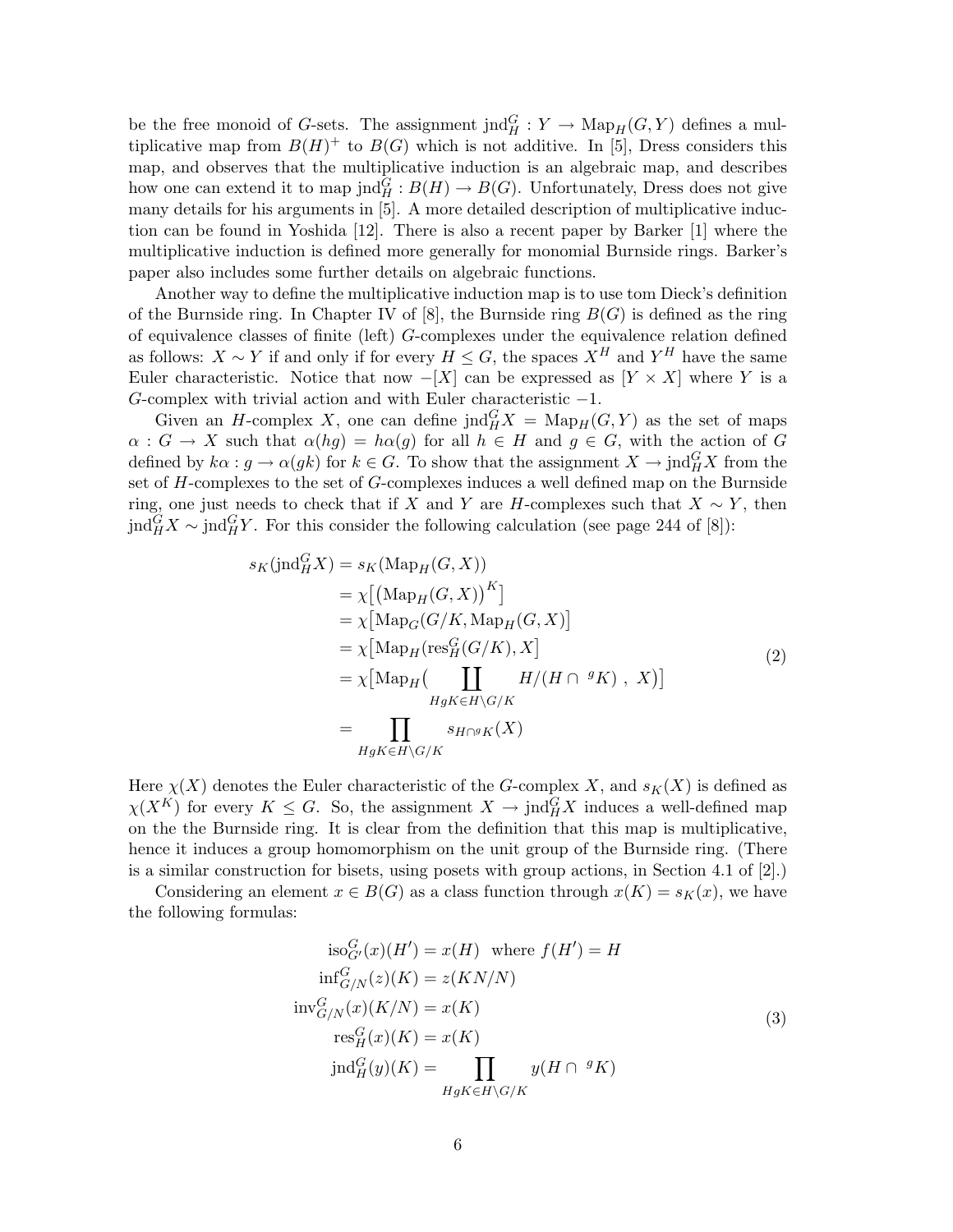Using the definitions of these maps on  $G$ -sets (or on  $G$ -complexes), one obtains many composition formulas, such as the Mackey formula for the composition of multiplicative induction and restriction maps. These formulas are listed in Lemma 3.1, Lemma 3.3, and Lemma 3.4 in [12]. For example, if N is a normal subgroup of  $G$ , and  $H$  is a subgroup of  $G$  containing  $N$ , we have

$$
res_H^G \text{inf}_{G/N}^G = \text{inf}_{H/N}^H \text{res}_{H/N}^{G/N}
$$
  
\n
$$
\text{ind}_H^G \text{inf}_{H/N}^H = \text{inf}_{G/N}^G \text{ind}_{H/N}^{G/N}
$$
  
\n
$$
\text{inv}_{H/N}^H \text{res}_H^G = \text{res}_{H/N}^{G/N} \text{inv}_{G/N}^G
$$
  
\n
$$
\text{inv}_{G/N}^G \text{ind}_H^G = \text{ind}_{H/N}^{G/N} \text{inv}_{H/N}^H
$$
  
\n(4)

G/N

Notice that using the formulas in Equation 3 as a definition, we can extend all the maps in the list to  $C(G)$  or equivalently to  $\beta(G)$ , and hence obtain group homomorphisms on  $C(G)^{\times}$  or on  $\beta(G)^{\times}$  as the extension of group homomorphisms on  $B(G)^{\times}$ . Since  $B(G)$  has a finite index in  $\beta(G)$ , the extended maps will also have the same composition formulas.

Another way to define these maps on the unit group of  $\beta(G)$  is to consider the duality pairing

$$
(\ ,\ ):\beta(G)^{\times}\otimes\mathbb{F}_2B(G)\to\{\pm 1\}
$$

defined by

$$
(u,x) = \prod_{H \in Cl(G)} (\gamma_H)^{\alpha_H}
$$

where  $u =$  $\overline{ }$  $[H] \in Cl(G)$   $\gamma_H e_H^G \in \beta(G)^\times$  and  $x = \sum$  $_{[H]\in Cl(G)} \alpha_H[G/H] \in \mathbb{F}_2B(G)$ . Here  $\mathbb{F}_2B(G)$  denotes the mod 2 reduction of the Burnside ring, i.e.,  $\mathbb{F}_2B(G) = \mathbb{F}_2 \otimes_{\mathbb{Z}} B(G)$ . Note that the group homomorphisms we defined above as extensions of maps on  $B(G)^{\times}$ can also be defined as duals of maps between the Burnside rings. To illustrate this duality, we will show that

$$
\mathrm{ind}_H^G: \beta(H)^\times \to \beta(G)^\times
$$

is dual to the restriction map

$$
\mathrm{res}^G_H : \mathbb{F}_2B(G) \to \mathbb{F}_2B(H).
$$

First observe that for every  $u \in \beta(G)^{\times}$ , we have  $u(K) = (u, [G/K])$ . So, for some  $y \in \beta(G)^{\times}$ , the last formula in Equation 3 gives

$$
(\text{ind}_{H}^{G}y, [G/K]) = (y, \sum_{HgK \in H \backslash G/K} [H/(H \cap {}^{g}K)]) = (y, \text{res}_{H}^{G}[G/K]).
$$

So, by linearity, we get  $(\text{ind}_{H}^{G}y, x) = (y, \text{res}_{H}^{G}x)$  for every  $y \in \beta(G)^{\times}$  and  $x \in \mathbb{F}_2B(G)$ .

### 4 The proof of the induction theorem

The aim of this section is to prove Theorem 1.1 stated in the introduction. In the proof, we will be using Yoshida's characterization of units in  $B(G)^\times$  given in Corollary 2.3. We first state a proposition from which Theorem 1.1 follows as a corollary: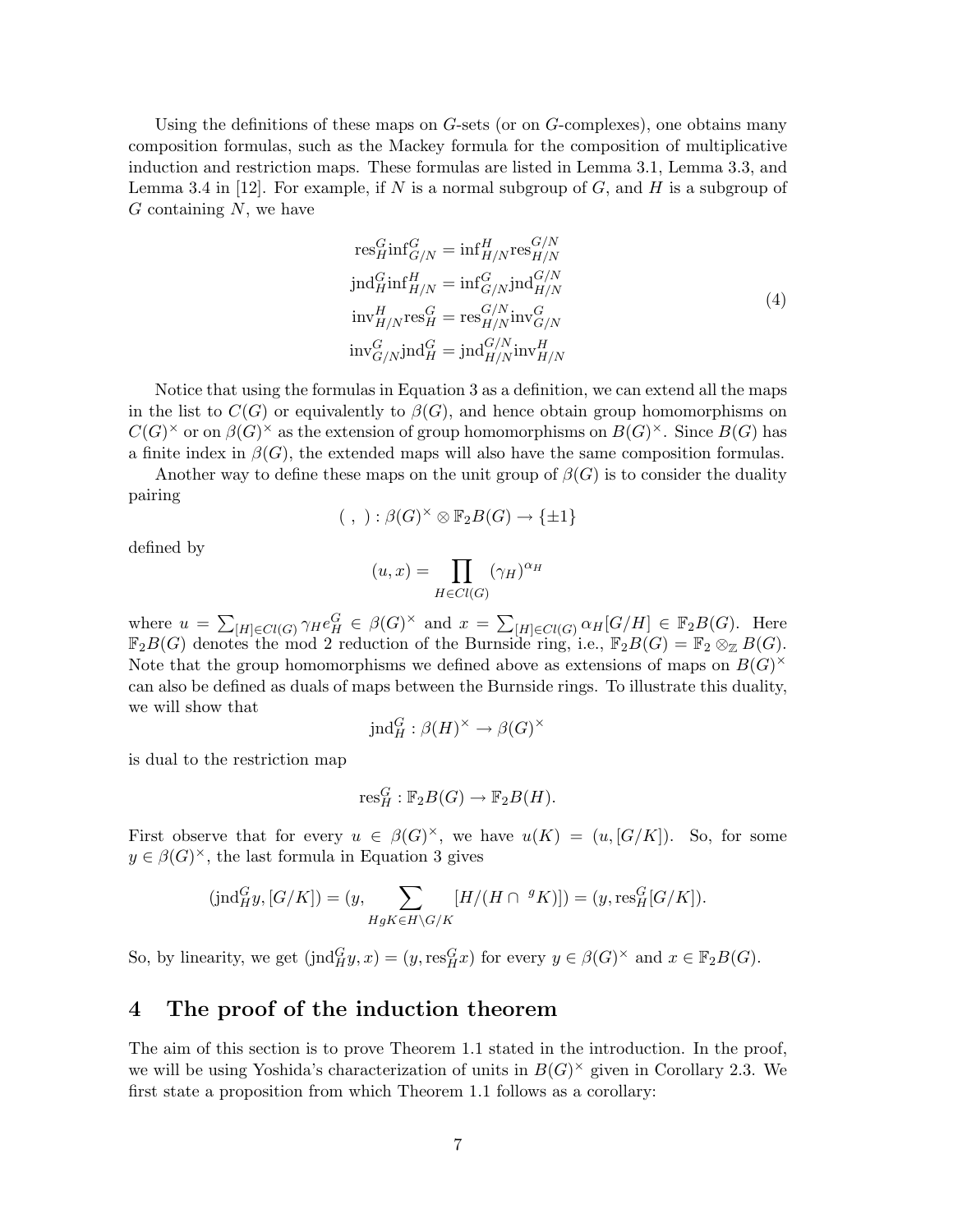**Proposition 4.1.** Let G be a non-trivial 2-group which is not isomorphic to a dihedral group of order  $2^n$  with  $n \geq 4$ . Then, the map

$$
\prod_{H/K \neq G/1} \text{ind}_{H}^{G} \text{inf}_{H/K}^{H} : \prod_{H/K \neq G/1} B(H/K)^{\times} \to B(G)^{\times}
$$

is surjective, where the sum is over all proper subquotients of G.

This is a general strategy for proving induction theorems. To see that Theorem 1.1 follows from Proposition 4.1, one just needs to check that the generalized induction map jnd $_{H/K}^G$ inf $_{H/K}^H$  is transitive. This follows from the following calculation: Let  $H'/K'$  and  $H/K$  be two subquotients of G such that  $K \leq K' \leq H' \leq H$ . Then, applying the second equation in Equation 4, we get

$$
\mathrm{ind}_{H}^{G}\mathrm{inf}_{H/K}^{H}\mathrm{ind}_{H'/K}^{H/K}\mathrm{inf}_{H'/K'}^{H'/K}=\mathrm{ind}_{H}^{G}\mathrm{ind}_{H'}^{H}\mathrm{inf}_{H'/K}^{H'/K}\mathrm{inf}_{H'/K'}^{H'/K}=\mathrm{ind}_{H'}^{G}\mathrm{inf}_{H'/K'}^{H'}.
$$

To prove the proposition, we use a well known argument used to prove similar results (see, for example,  $[3]$  and  $[4]$ ). The idea is to reduce the proof to the case where G has no normal subgroups isomorphic to  $\mathbb{Z}/2 \times \mathbb{Z}/2$ , and then use the classification of such 2-groups.

We first consider the case where G has a central subgroup isomorphic to  $\mathbb{Z}/2 \times \mathbb{Z}/2$ .

**Lemma 4.2.** Let G be a 2-group which includes a central subgroup  $E$  isomorphic to  $\mathbb{Z}/2 \times \mathbb{Z}/2$ . Let  $H_1, H_2,$  and  $H_3$  be the distinct subgroups of E of order 2. Then,

$$
\prod_{i=1}^{3} \inf_{G/H_i}^{G} : \prod_{i=1}^{3} B(G/H_i)^{\times} \to B(G)^{\times}
$$

is surjective.

*Proof.* Let  $c_1$  and  $c_2$  be the generators of  $H_1$  and  $H_2$  respectively. Take  $u \in B(G)^{\times}$ , and let  $u_i = \inf_{G/H_i}^G \text{inv}_{G/H_i}^G u$ . Consider the element  $w = uu_1u_2u_3$ . For every  $H \leq G$ , we have

$$
w(H) = u(H) \cdot u_1(H) \cdot u_2(H) \cdot u_3(H)
$$
  
=  $u(H) \cdot u(H_1H) \cdot u(H_2H) \cdot u(H_3H)$   
=  $u(H) \cdot u(\langle c_1 \rangle H) \cdot u(\langle c_2 \rangle H) \cdot u(\langle c_1 c_2 \rangle H)$ 

If  $c_1$ ,  $c_2$ , or  $c_1c_2$  is in H, then it is clear that  $w(H) = 1$ . So, assume that H is a subgroup such that  $E \cap H = \{1\}$ . Then,  $E H/H$  is a subquotient of G isomorphic to  $\mathbb{Z}/2 \times \mathbb{Z}/2$ , and we again get  $w(H) = 1$  by Corollary 2.3. This shows that  $w = 1$ , and hence  $u = u_1u_2u_3$ . we again get  $w(n) = 1$  by Coronary 2.3. Therefore, u is in the image of  $\prod_{i=1}^{3} \inf_{G/H_i}^G$ .  $\Box$ 

If G is a 2-group which has no central  $\mathbb{Z}/2\times\mathbb{Z}/2$ , then the center  $Z(G)$  must be cyclic. In this case, G has a unique central element of order 2, which we usually denote by  $c$ . We have the following decomposition for  $B(G)^{\times}$ .

**Lemma 4.3.** Let  $G$  be a 2-group with cyclic center and let  $c$  be the unique central element of order 2. Then,  $B(G)^{\times} = \text{im}\{\text{inf}_{G/\langle c\rangle}^G\} \times B(G, c)^{\times}$  where  $B(G, c)^{\times}$  is the set of all units  $u \in B(G)^{\times}$  such that  $u(H) = 1$  for every  $H \leq G$  such that  $c \in H$ .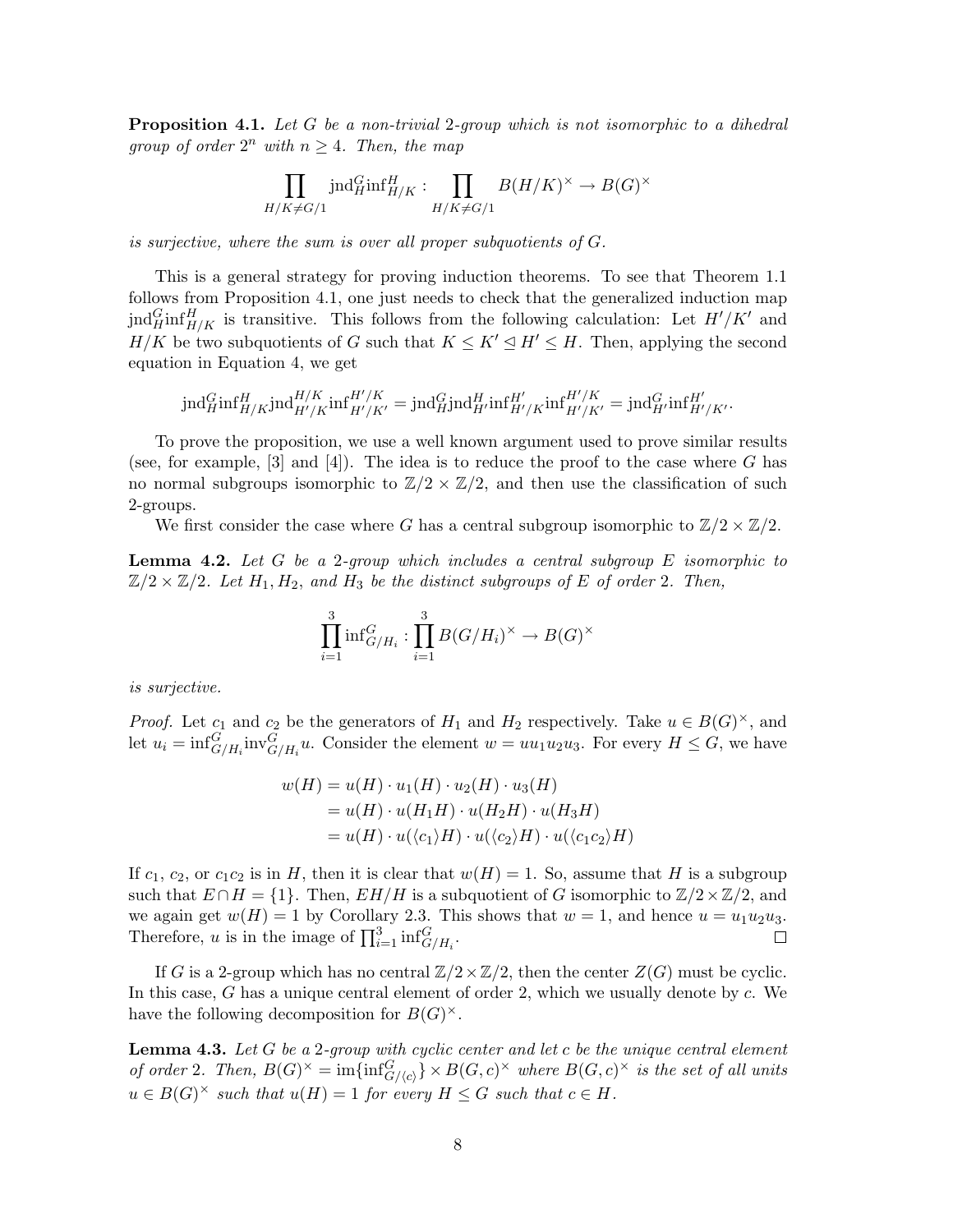*Proof.* Note that for every normal subgroup  $K \leq G$ , we have

$$
B(G)^{\times} \cong \mathrm{im}\{\mathrm{inf}_{G/K}^G : B(G/K)^{\times} \to B(G)^{\times}\} \times \mathrm{ker}\{\mathrm{inv}_{G/K}^G : B(G)^{\times} \to B(G/K)^{\times}\}.
$$

This is because the composite  $\text{inv}_{G/K}^G \text{inf}_{G/K}^G$  is the identity homomorphism. Applying this to  $K = \langle c \rangle$ , we get

$$
B(G)^{\times} = \text{im}\{\text{inf}_{G/\langle c \rangle}^{G}\} \times \text{ker}\{\text{inv}_{G/\langle c \rangle}^{G}\}.
$$

If  $c \in H \leq G$ , then we have  $u(H) = s_H(u) = s_{H/\langle c \rangle}(\text{inv}_{G/\langle c \rangle}^G u)$  for every  $u \in B(G)^{\times}$ . It follows that  $u \in \text{ker}\{\text{inv}_{G/\langle c\rangle}^G\}$  if and only if  $u(H) = 1$  for every  $H \leq G$  such that  $c \in H$ . Thus, ker $\{\text{inv}_{G/\langle c\rangle}^G\} = B(G, c)^\times$ .  $\Box$ 

**Lemma 4.4.** Let  $G$  be a 2-group with cyclic center. Assume that  $G$  has a normal subgroup  $E \cong \mathbb{Z}/2 \times \mathbb{Z}/2$  generated by  $a, c \in E$  where c is central. Let H be the centralizer of E. Then,

$$
B(G,c)^{\times} \subseteq \text{im}\{\text{ind}_{H}^{G} \text{inf}_{H/\langle a \rangle}^{H} : B(H/\langle a \rangle)^{\times} \to B(G)^{\times}\}
$$

*Proof.* Let  $u \in B(G, c)^{\times}$ , then  $u(H) = 1$  for every  $H \leq G$  such that  $c \in H$ . Define

$$
w = \text{ind}_{H}^{G} \text{inf}_{H/\langle a \rangle}^{H} \text{inv}_{H/\langle a \rangle}^{H} \text{res}_{H}^{G} u.
$$

We will show that  $u = w$ . First note that  $H = C<sub>G</sub>(E)$  is a normal subgroup of G with index 2. This is because  $Aut(E) = GL(2, 2)$  has order  $(2^2 - 1)(2^2 - 2) = 6$ .

For every  $K \leq G$ , we have

$$
w(K) = \left[\text{ind}_{H}^{G} \text{inf}_{H/\langle a \rangle}^{H} \text{inv}_{H/\langle a \rangle}^{H} \text{res}_{H}^{G} u\right](K)
$$
  
\n
$$
= \prod_{HgK \in H\backslash G/K} \left[\text{inf}_{H/\langle a \rangle}^{H} \text{inv}_{H/\langle a \rangle}^{H} \text{res}_{H}^{G} u\right](H \cap {}^{g} K)
$$
  
\n
$$
= \prod_{HgK \in H\backslash G/K} u(\langle a \rangle (H \cap {}^{g} K))
$$
  
\n
$$
= \prod_{gHK \in G/HK} u(\langle a^{g} \rangle (H \cap K))
$$

Now, we consider the following two cases:

Case 1: Assume that  $K \nleq H$ . Then  $HK = G$  and  $w(K) = u(\langle a \rangle(H \cap K))$ . If  $K \cap E = \langle a \rangle$ or  $\langle ac \rangle$ , then a will be central in K, contradicting the assumption  $K \nleq H = C_G(E)$ . So, we either have  $c \in K$  or  $K \cap E = \{1\}.$ 

If  $c \in K$ , then  $c \in H \cap K$ , and hence  $w(K) = 1 = u(K)$ . So, assume  $E \cap K = \{1\}$ . Consider the subgroup series  $(H \cap K) \leq E K \leq G$ . Pick an element  $k \in K - (K \cap H)$ , and let  $\overline{k}, \overline{a}, \overline{c}$  denote the images of k, a, c in the quotient group  $EK/(H \cap K)$ . We have  $(\overline{k})^2 = (\overline{a})^2 = 1$  and  $[\overline{a}, \overline{k}] = \overline{c}$ . So,  $EK/(H \cap K) \cong D_8$ , the dihedral group of order 8. By Corollary 2.3, we get

$$
u(H \cap K) \cdot u(\langle a \rangle(H \cap K)) \cdot u(\langle k \rangle(H \cap K)) \cdot u(\langle ak \rangle(H \cap K)) = 1.
$$
 (5)

Since  $(\overline{ak})^2 = \overline{c}$ , we have  $c \in \langle ak \rangle(H \cap K)$ , and hence  $u(\langle ak \rangle(H \cap K)) = 1$ . Note also that  $K = \langle k \rangle(H \cap K)$ , so equation 5 reduces to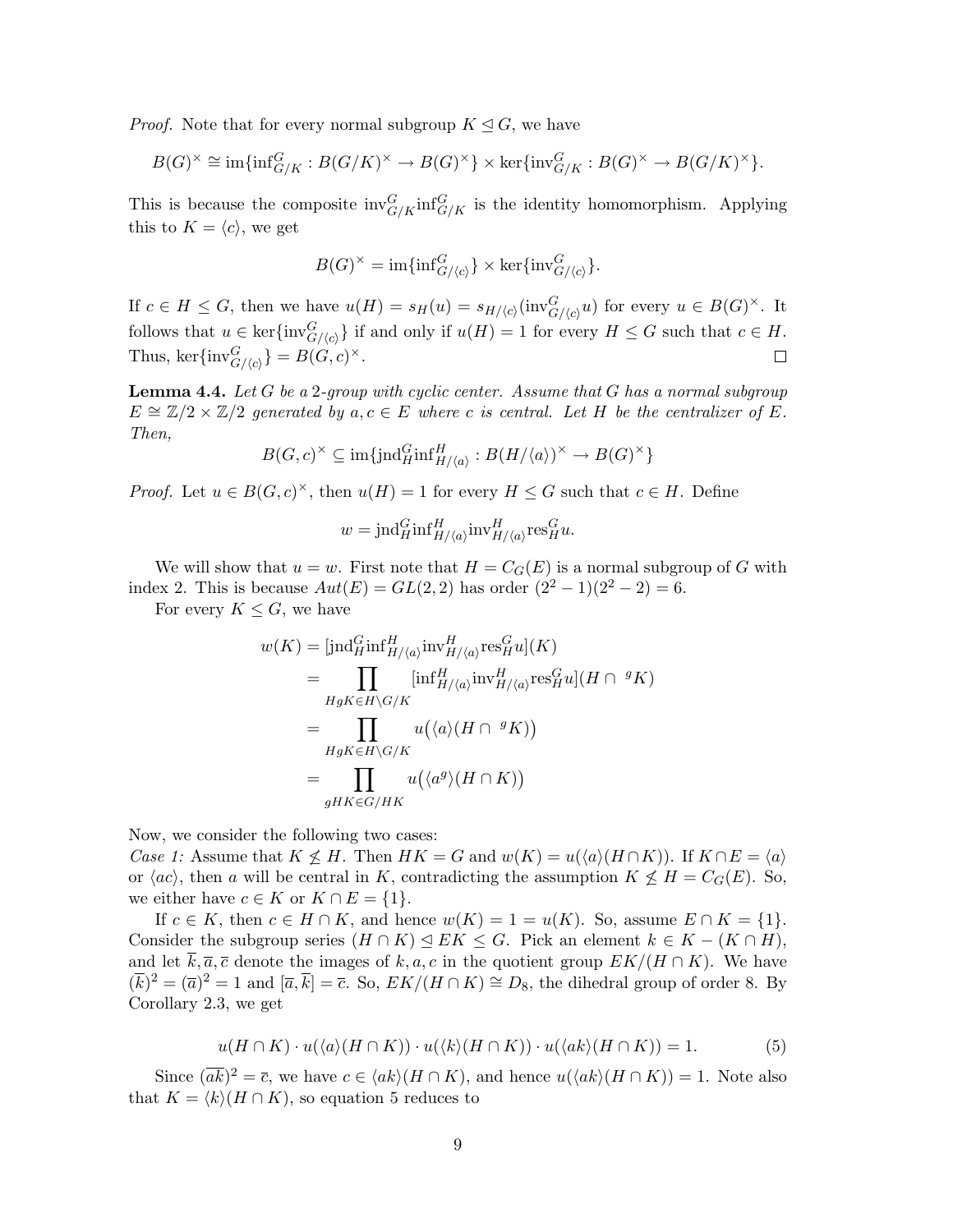$$
u(H \cap K) \cdot w(K) \cdot u(K) = 1.
$$
\n<sup>(6)</sup>

To finish the proof we need to show  $u(H\cap K) = 1$ . For this, we consider the subquotient  $E(H \cap K)/(H \cap K)$  which is isomorphic to  $\mathbb{Z}/2 \times \mathbb{Z}/2$ . By Corollary 2.3, we have

$$
u(H \cap K) \cdot u(\langle a \rangle(H \cap K)) \cdot u(\langle c \rangle(H \cap K)) \cdot u(\langle ac \rangle(H \cap K)) = 1.
$$

Since  $\bar{a}$  is conjugate to  $\bar{a}\bar{c}$ , this equation reduces to  $u(H \cap K) = u(\langle c \rangle(H \cap K))$ . It is clear that  $c \in \langle c \rangle(H \cap K)$ , so we conclude that  $u(H \cap K) = 1$ .

Case 2: Assume that  $K \leq H$ . Then  $HK = H$  and  $w(K) = u(\langle a \rangle K) \cdot u(\langle ac \rangle K)$ . If  $c \in K$ , then both  $w(K)$  and  $u(K)$  are equal to 1. If  $K \cap E = \langle a \rangle$  or  $\langle ac \rangle$ , then  $w(K) =$  $u(K) \cdot u(\langle c \rangle K) = u(K)$ . Finally, if  $K \cap E = \{1\}$ , then we consider  $K \leq K \leq G$ , and apply Corollary 2.3. This gives

$$
u(K) \cdot u(\langle a \rangle K) \cdot u(\langle c \rangle K) \cdot u(\langle ac \rangle K) = 1.
$$

from which we obtain

$$
w(K) = u(\langle a \rangle K) \cdot u(\langle ac \rangle K) = u(K).
$$

This completes the proof of the lemma.

For the proof of Proposition 4.1, it remains to consider the case where  $G$  is a 2-group which has no normal subgroups isomorphic to  $\mathbb{Z}/2 \times \mathbb{Z}/2$ . In this case, G is said to have normal 2-rank one. Note that a 2-group  $G$  has normal 2-rank one if and only if every abelian normal subgroup of G is cyclic.

The classification of 2-groups with no noncyclic abelian subgroups is given in Chapter 5 of Gorenstein [6] as Theorem 4.10. We quote this result here:

**Theorem 4.5.** Let G be a 2-group with normal 2-rank equal to one. Then, G is isomorphic to one of the following groups:

(a) cyclic group  $C_{2^n}$   $(n \geq 0)$ ;

- (b) generalized quaternion group  $Q_{2^n}$   $(n \geq 3)$ ;
- (c) dihedral group  $D_{2^n}$   $(n \geq 4)$ ;
- (d) semi-dihedral group  $SD_{2^n}$   $(n \geq 4)$ .

We have the following lemma:

Lemma 4.6. Let G be a 2-group isomorphic to one of the following groups:

- (a) cyclic group  $C_{2^n}$   $(n \geq 2)$ ;
- (b) generalized quaternion group  $Q_{2^n}$   $(n \geq 3)$ ;
- (c) semi-dihedral group  $SD_{2^n}$   $(n \geq 4)$ .

Then,  $B(G, c)^{\times} = \{1\}.$ 

*Proof.* Let G be a cyclic group or a generalized quaternion group. Then, G has no subgroups isomorphic to  $\mathbb{Z}/2 \times \mathbb{Z}/2$ , so the unique central element c is the only element of order 2 in  $G$ . This implies, in particular, that  $c$  is included in every non-trivial subgroup of G. So, if u is a unit in  $B(G, c)^{\times}$ , then  $u(H) = 1$  for every non-trivial subgroup  $H \leq G$ . We claim that if  $|G| > 2$ , then  $u({1})$  is also unity. Observe that if  $|G| > 2$ , then G must include an element g of order 4, such that  $g^2 = c$ . Now, consider the subgroup

 $\Box$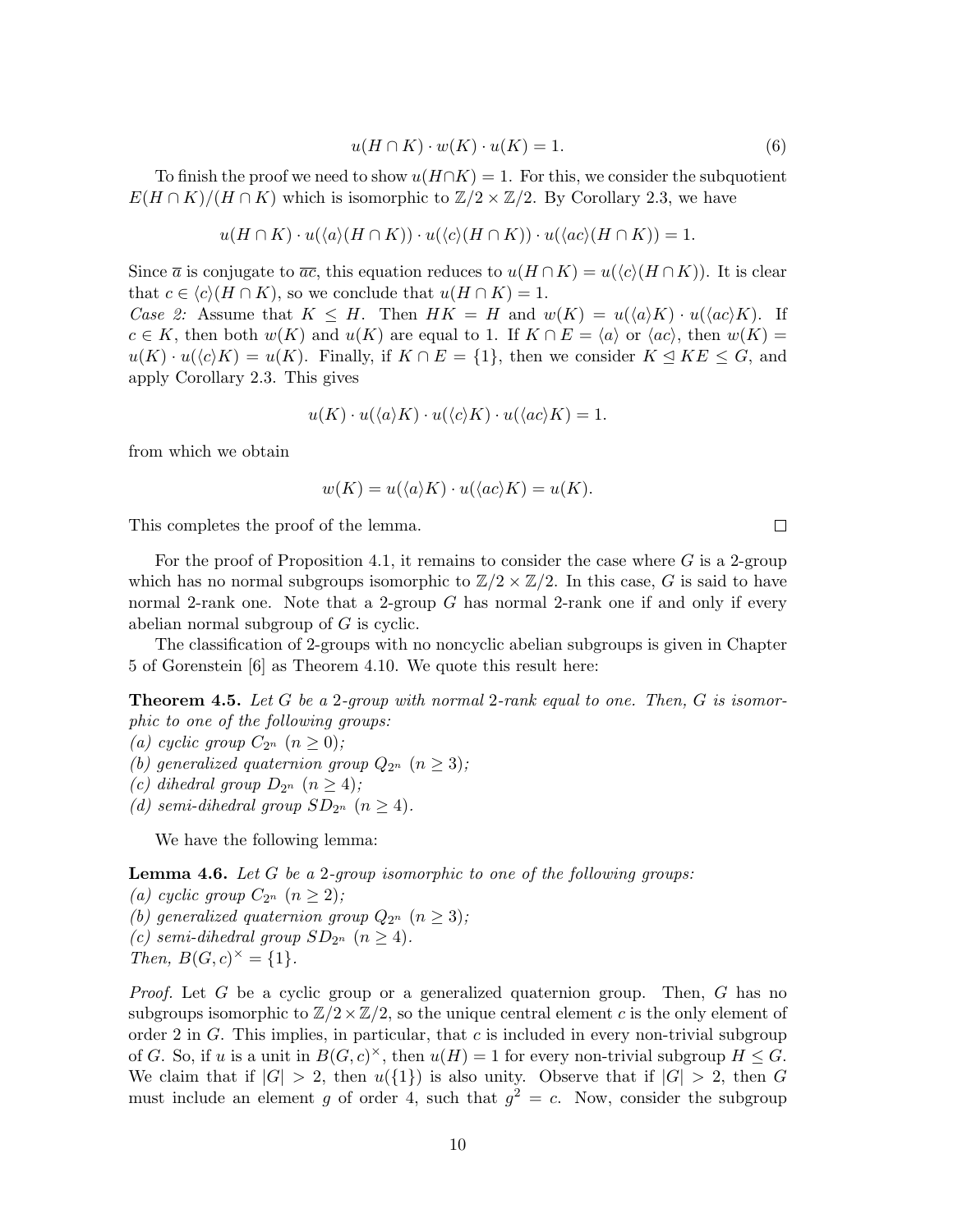series  $\{1\} \le \langle g \rangle \le G$ . Applying Corollary 2.3 for  $K = \{1\}$  and  $x = y = g$ , we get  $u({1}) = u({\langle} g^2{\rangle}) = 1$ , hence  $u = 1$ .

Now assume that  $G \cong SD_{2^n}$   $(n \geq 4)$ . A presentation for G can be given as

$$
G = \langle b, z \mid z^{2^{n-1}} = b^2 = 1, \ bzb = z^{-1+2^{n-2}} \rangle.
$$

Note that  $c = z^{2^{n-2}}$  is the unique central element of order 2. Take  $u \in B(G, c)^{\times}$ . If H is a subgroup of G such that  $H \cap \langle z \rangle \neq \{1\}$ , then  $c \in H$ , and hence  $u(H) = 1$ . So, assume  $H \cap \langle z \rangle = \{1\}.$  Since  $\langle z \rangle$  has index 2 in G, the order of H is 2. Let  $H = \langle h \rangle$ . Then,  $h = bz^m$  for some m. Since

$$
(bz^m)^2 = bz^m b z^m = z^{(-1+2^{n-2})m} z^m = z^{2^{n-2}m} = c^m,
$$

m must be an even integer. Note that  $(hz)^2 = (bz^{m+1})^2 = c^{m+1} = c$ , so  $c \in \langle hz \rangle$ . Applying Corollary 2.3 to the subquotient  $G/\{1\}$  we get

$$
u(\{1\}) \cdot u(\langle h \rangle) \cdot u(\langle z \rangle) \cdot u(\langle hz \rangle) = 1
$$

which reduces to  $u(\langle h \rangle) = u(\lbrace 1 \rbrace)$ . Similarly, Corollary 2.3 applied to the subquotient  $\langle c, b \rangle / \{1\}$  gives  $u(\{1\}) = u(\langle c \rangle) = 1$ . Combining these, we get  $u(\langle h \rangle) = 1$ . Thus,  $u(H) = 1$ for all  $H \leq G$ , giving  $u = 1$  as desired.  $\Box$ 

Lemma 4.6, together Theorem 4.5, completes the proof of Proposition 4.1 for all cases except the case  $G \cong C_2$ . Note that in this case

$$
B(G)^{\times} = \beta(G)^{\times} = \{ \alpha_1 e_1^G + \alpha_2 e_G^G \mid \alpha_1, \alpha_2 = \pm 1 \} \cong \mathbb{Z}/2 \times \mathbb{Z}/2
$$

and

$$
B(G,c)^{\times} = \{ \alpha e_1^G + e_G^G \mid \alpha = \pm 1 \} \cong \mathbb{Z}/2.
$$

It is easy to see that

$$
\text{ind}_{\{1\}}^G(-1) \cdot \text{inf}_{G/G}^G(-1) = -e_1^G + e_G^G.
$$

So, the map

$$
(\text{ind}_{\{1\}}^G, \text{inf}_{G/G}^G) : B(\{1\})^\times \times B(G/G)^\times \to B(G)^\times
$$

is surjective. This completes the proof of Proposition 4.1, and hence the proof of Theorem 1.1. We end this section with two refinements of Theorem 1.1 which we use later for applications.

**Corollary 4.7.** Theorem 1.1 still holds if we replace each  $B(H/K)^{\times}$  with  $B(H/K, c_{H/K})^{\times}$ for every subquotient  $H/K \in \mathcal{H}$  with  $|H/K| > 1$ , where  $c_{H/K}$  denotes the unique central element of order 2 in  $H/K$ .

*Proof.* By Lemma 4.3, for each subquotient for every  $H/K \in \mathcal{H}$  with  $|H/K| > 1$ , there is a decomposition

$$
B(H/K)^{\times} = \text{im}\{\text{inf}_{(H/K)/\langle c_{H/K}\rangle}^{H/K}\} \times B(H/K, c_{H/K})^{\times}
$$

where  $c_{H/K}$  is the unique central element of order 2 in  $H/K$ . Let  $I(H/K)^{\times}$  denote the image of inflations in the above decomposition. By the transitivity of generalized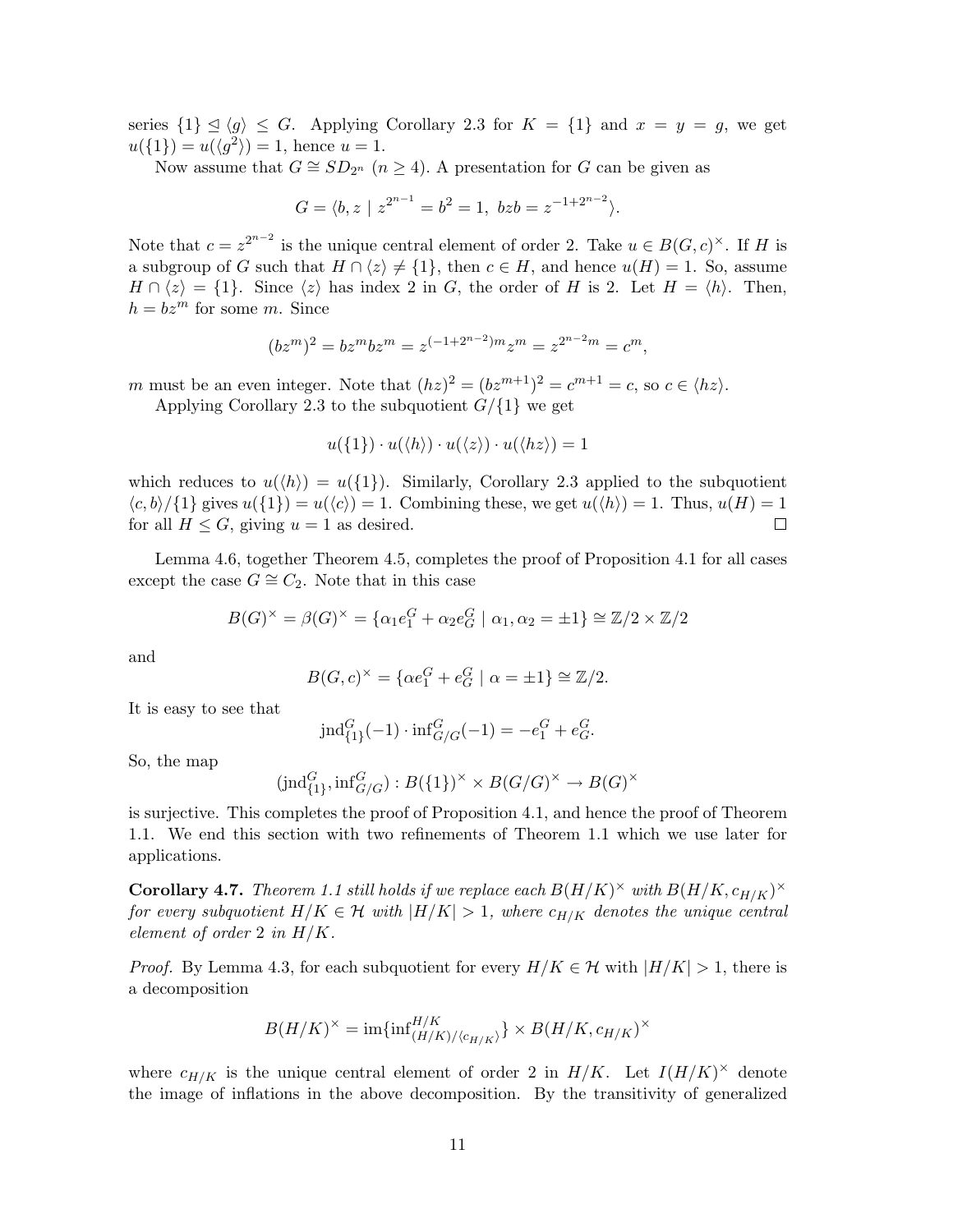induction map jnd $_{H/\overline{K}}^G$  it is easy to see that for every  $H/K \in \mathcal{H}$  with  $|H/K| > 1$ , the subgroup jnd $_{H/H}^G$  ( $H/H/K$ )<sup> $\times$ </sup>) is included in the image of the map

$$
\prod_{H/K \in \mathcal{H}'} \text{ind}_{H'}^G \text{inf}_{H'/K'}^{H'} : \prod_{H'/K' \in \mathcal{H}'} B(H'/K')^{\times} \to B(G)^{\times}
$$

where  $\mathcal{H}' = \{H'/K' \in \mathcal{H} \mid H'/K' < H/K\}$ . So, starting from the subquotients with bigger order we can replace  $B(H/K)^{\times}$  with  $B(H/K, c_{H/K})^{\times}$  whenever  $|H/K| > 1$ .  $\Box$ 

**Corollary 4.8.** Theorem 1.1 still holds if we replace the collection  $H$  with a collection of representatives of conjugacy classes of subquotients in H.

*Proof.* We say two subquotients  $H/K$  and  $H'/K'$  are conjugate if there is an elements  $g \in G$  such that  $H' = H^g$  and  $K' = K^g$ . Note that in this case the images of jnd $_{H/K}^{G}$ and jnd $_{H'}^G$ inf $_{H'/K'}^H$  are equal, so it is enough to take one representative from each conjugacy class.  $\Box$ 

## 5 The surjectivity of tom Dieck's homomorphism

The main purpose of this section is to prove Corollary 1.2 stated in the introduction. First we recall the definition of tom Dieck's homomorphism.

Let G be a finite group, and let  $R(G,\mathbb{R})$  denote the Grothendieck ring of isomorphism classes of (left) RG-modules where addition and multiplication are defined by direct sums and tensor products. Given an  $\mathbb{R}G$ -module V, consider the following element in  $\beta(G)^{\times}$ defined as

$$
\Theta(V) = \sum_{[H] \in Cl(G)} \text{sgn}(\text{dim}_{\mathbb{R}} V^H) e_H^G
$$

where sgn(n) =  $(-1)^n$ . Using a geometric argument, tom Dieck [8] proved that  $\Theta(V)$ actually lies in  $B(G)^{\times}$ . Later, Yoshida [12] gave an an algebraic proof (for a more general statement which holds for real valued characters) which uses the characterization given in Proposition 2.2. It is clear that  $\Theta(V \oplus W) = \Theta(V) \Theta(W)$ , so  $\Theta$  defines a group homomorphism

$$
\Theta: R(G, \mathbb{R}) \to B(G)^{\times}
$$

from the underlying additive group of  $R(G, \mathbb{R})$  to the multiplicative group  $B(G)^{\times}$  which is usually referred as tom Dieck's homomorphism.

Similar to the maps defined on unit group of the Burnside ring, there are restriction, induction, isomorphism, inflation, and invariant maps defined on group rings. Given a map  $f : H \to K$ , an  $\mathbb{R}K$ -module V can be considered as an  $\mathbb{R}H$ -module through the map  $f: H \to K$ . This gives a ring homomorphism  $\Phi_f: R(K, \mathbb{R}) \to R(H, \mathbb{R})$ . If  $f: H \to G$  is an inclusion map of a subgroup  $H \leq G$ , then this ring homomorphism is called *restriction map* and is denoted by  $\text{res}_{H}^{G}$ . When  $f: G \to G/N$  is a quotient map for a normal subgroup  $N \leq G$ , then the ring homomorphism we obtain is called *inflation map* and it is denoted by  $\inf_{G/N}^G$ . Finally, if  $f: G' \to G$  is an isomorphism, we get the *isomorphism map* which is denoted by  $\text{iso}_{G'}^G$ .

Aside from these maps, we have two more maps, induction and invariant maps, which are not ring homomorphisms, but group homomorphisms of the underlying additive group.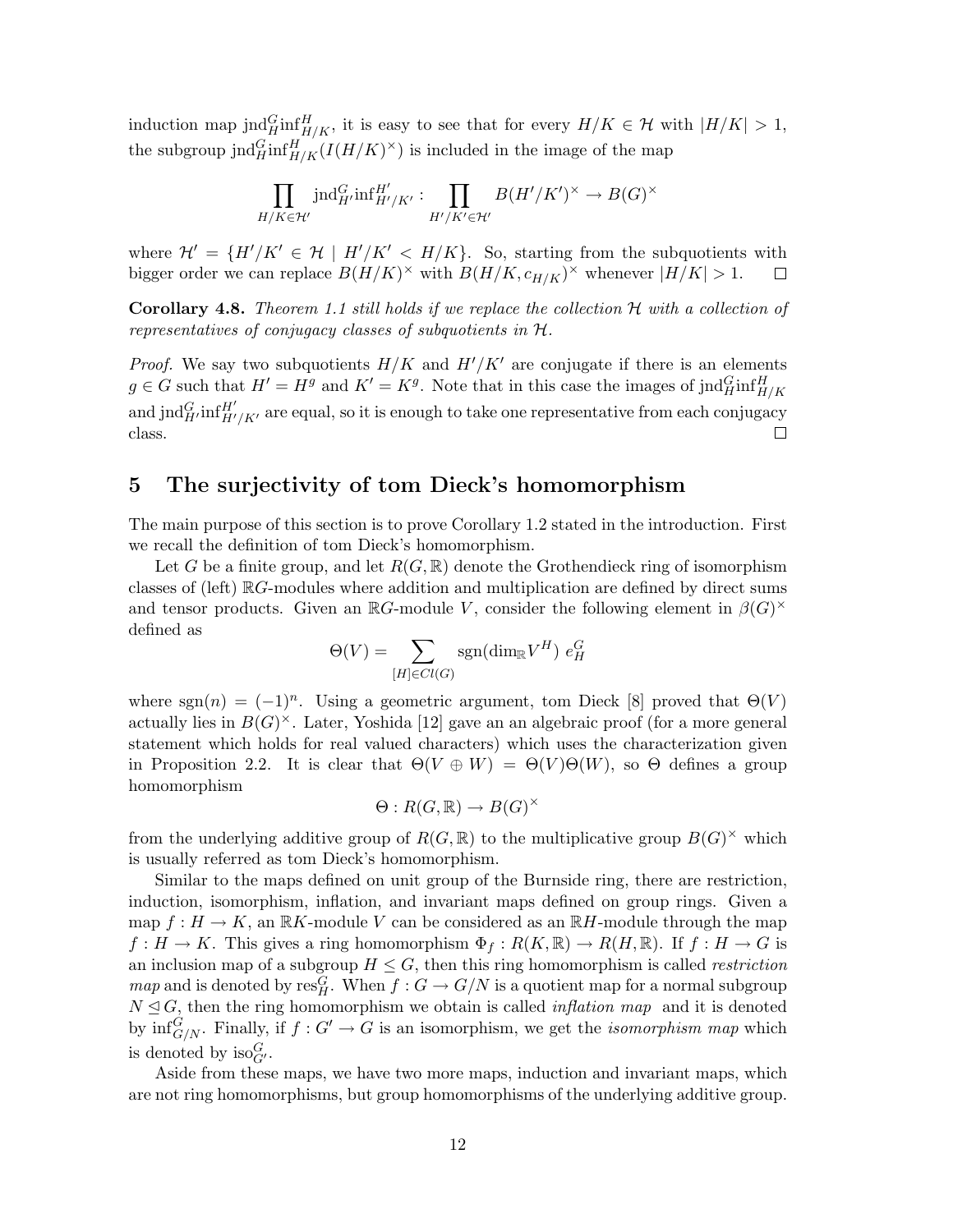The *induction map*  $\text{ind}_{H}^{G}: R(H,\mathbb{R}) \to R(G,\mathbb{R})$  is the linear extension of the assignment  $V \to \mathbb{R}G \otimes_{\mathbb{R}H} V$  defined for every  $\mathbb{R}H$ -module V where  $H \leq G$ . The *invariant map*  $inv_{G/N}^G$ :  $R(G,\mathbb{R}) \rightarrow R(G/N,\mathbb{R})$  is defined as the linear extension of the assignment  $W \to W^N$  where W is an RG-module and N is a normal subgroup of G. We will need the following result from Yoshida [12].

Lemma 5.1 (Yoshida, Lemma 3.5, [12]). The tom Dieck homomorphism commutes with induction, restriction, isomorphism, inflation, and invariant maps.

Now, we are ready to prove Corollary 1.2.

Proof of Corollary 1.2. Consider the following diagram:

$$
\bigoplus_{H/K \in \mathcal{H}} R(H/K, \mathbb{R}) \xrightarrow{\oplus \text{ind}_{H}^G \text{inf}_{H/K}} R(G, \mathbb{R})
$$
  

$$
\downarrow \Pi \oplus_{H/K} \qquad \qquad \downarrow \Theta_G
$$
  

$$
\prod_{H/K \in \mathcal{H}} B(H/K)^{\times} \xrightarrow{\prod \text{ind}_{H}^G \text{inf}_{H/K}^H} B(G)^{\times}
$$

By Lemma 5.1, this diagram commutes. By Corollary 4.7, the horizontal map on the bottom is surjective even when each  $B(H/K)^{\times}$  is replaced with  $B(H/K, c_{H/K})^{\times}$  for subquotients  $H/K \in \mathcal{H}$  with  $|H/K| > 1$ . When  $H = K$ , we have  $B(H/H)^{\times} = \{\pm 1\}$ , which is the image of trivial  $\mathbb{R}H/H$ -module  $\mathbb R$  under  $\Theta_{H/H}$ . So, to prove that  $\Theta_G$  is surjective, it is enough to show that  $B(G, c_{H/K})$  is in the image of  $\Theta_{H/K}$  for all  $H/K \in \mathcal{H}$  isomorphic to a dihedral group of order  $2^n$  with  $n \geq 4$ . Hence, the proof follows from the following lemma.  $\Box$ 

**Lemma 5.2.** Let G be a 2-group isomorphic to a dihedral group of order  $2^n$  with  $n \geq 4$ . Then,  $B(G, c)^{\times} \cong \mathbb{Z}/2$ , and the generator of  $B(G, c)^{\times}$  is an element of the form  $\Theta(V)$ for some  $V \in R(G, \mathbb{R})$ .

*Proof.* Let  $G \cong D_{2^n}$  with  $n \geq 4$ . Consider the following presentations

$$
G = \langle b, z \mid z^{2^{n-1}} = b^2 = 1, \ bzb = z^{-1} \rangle = \langle a, b \mid a^2 = b^2 = (ab)^{2^{n-1}} = 1 \rangle
$$

where  $z = ab$ . Note that  $c = z^{2^{n-2}}$  is a central element. If g is an element G which is not in  $\langle z \rangle$ , then  $g = bz^i$  for some i, and

$$
(bz^i)^{z^j} = z^{-j}bz^{i+j} = (bz^j b)bz^{i+j} = bz^{i+2j}.
$$

Hence every element  $g \in G$  is either conjugate to b or  $a = bz^{-1}$ . Let H be a non-trivial subgroup of G such that  $c \notin H$ . Then,  $H \cap \langle z \rangle = \{1\}$ , and hence H is a cyclic subgroup of order 2. If h is a generator of H, then h is conjugate to a or b, and therefore H is conjugate to  $\langle a \rangle$  or  $\langle b \rangle$ .

Let V be 2-dimensional real representation of G where z action is a rotation by  $\pi/2^{n-2}$ and b action is a reflection around the x-axis. Then c acts by multiplication with  $-1$ , so  $\dim V^H = 0$  if  $c \in H$ . If c is not in H, then H is conjugate to  $\langle a \rangle$  or  $\langle b \rangle$ . It is obvious that  $\dim_{\mathbb{R}} V^a = \dim_{\mathbb{R}} V^b = 1.$  So,  $\Theta(V) = 1 - 2(e_{\langle a \rangle}^G + e_{\langle b \rangle}^G)$ .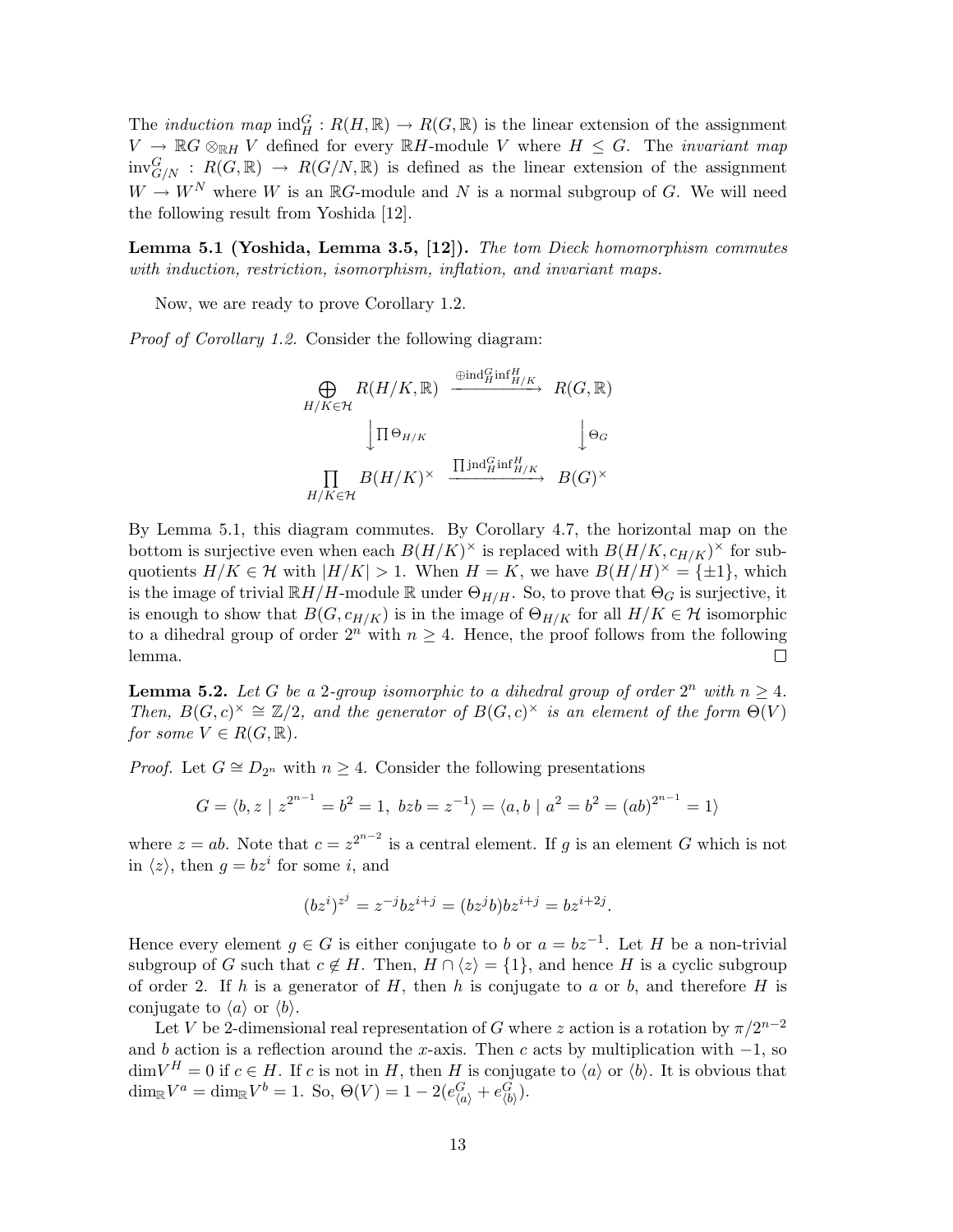We claim that  $\Theta(V)$  is the only nontrivial unit in  $B(G, c)^{\times}$ . Let  $u \in B(G, c)^{\times}$ . Then,  $u(H) = 0$  for every  $c \in H$ . If c is not in H, then H is conjugate to  $\langle a \rangle$  or  $\langle b \rangle$ . So,

$$
u = 1 - 2(\alpha_{\langle a \rangle} e_{\langle a \rangle}^G + \alpha_{\langle b \rangle} e_{\langle b \rangle}^G)
$$

for some  $\alpha_{\langle a \rangle}, \alpha_{\langle b \rangle} \in \{0, 1\}$ . We will show that  $\alpha_{\langle a \rangle} = \alpha_{\langle b \rangle}$ . For this, we apply Corollary 2.3 to subquotients  $G/{1}$  and  $\langle a, c \rangle/{1}$ , and get

$$
u(\{1\}) \cdot u(\langle a \rangle) \cdot u(\langle b \rangle) \cdot u(\langle ab \rangle) = 1,
$$

and

$$
u(\{1\}) = u(\langle c \rangle) = 1.
$$

These give  $u(\langle a \rangle) = u(\langle b \rangle)$ , and hence  $\alpha_{\langle a \rangle} = \alpha_{\langle b \rangle}$ . Thus, the proof is complete.

 $\Box$ 

# 6 The unit group as a  $B(G)$ -module

In this section we define an action of  $B(G)$  on  $B(G)^{\times}$ . The material is well-known, and can be found in Yoshida [12] and Dress [5]. We include it here for convenience, and to introduce the notation.

Let G be a finite group. For left G-sets X and Y, let  $[Y] \uparrow [X] := [\text{Map}(X, Y)]$  denote the equivalence class of the  $G$ -set consisting of all maps from  $X$  to  $Y$  with  $G$  action defined by

$$
(g \cdot \alpha)(x) = g\alpha(g^{-1}x)
$$

for  $\alpha: X \to Y$ ,  $g \in G$ , and  $x \in X$ . As before let  $B(G)^+$  be the monoid generated by G-sets. The assignment  $([Y], [X]) \to [Y] \uparrow [X]$  gives a map

$$
(\ )\uparrow (\ ):B(G)^+\times B(G)^+\rightarrow B(G)^+
$$

satisfying

$$
([Y_1] \cdot [Y_2]) \uparrow [X] = ([Y_1] \uparrow [X])([Y_2] \uparrow [X])
$$
  
\n
$$
[Y_1] \uparrow ([X_1] + [X_2]) = ([Y] \uparrow [X_1])([Y] \uparrow [X_2])
$$
  
\n
$$
[Y] \uparrow ([X_1] \cdot [X_2]) = ([Y] \uparrow [X_1]) \uparrow [X_2].
$$
\n(7)

When X is a transitive G-set, say  $[X] = [G/H]$ , we have

$$
[Y] \uparrow [X] = [\text{Map}(G/H, Y)] = [\text{Map}_H(G, \text{res}_H^G Y)] = \text{ind}_H^G \text{res}_H^G[Y],
$$

so the assignment  $[Y] \to [Y] \uparrow [G/H]$  can be extended to a map

$$
(\ ) \uparrow [G/H] : B(G) \to B(G)
$$

defined by  $y \uparrow [G/H] = \text{ind}_{H}^{G} \text{res}_{H}^{G} y$ . Hence, we obtain a map

$$
(\ )\uparrow (\ ):B(G)\times B(G)^+\rightarrow B(G)
$$

such that

$$
y \uparrow x = \prod_{H \in Cl(G)} (\text{jnd}_{H}^{G} \text{res}_{H}^{G} y)^{\alpha_{H}}
$$
(8)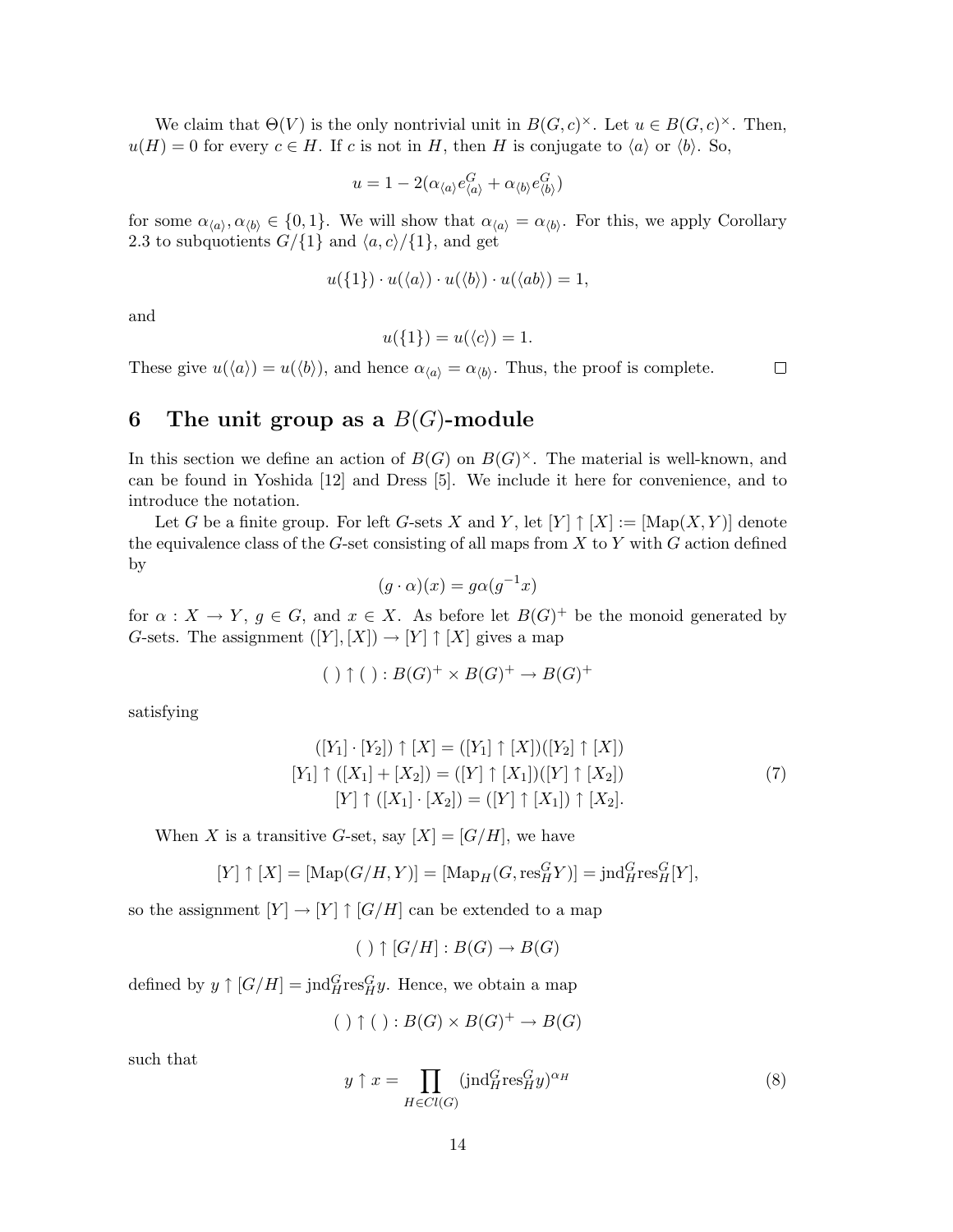for

$$
x = \sum_{H \in Cl(G)} \alpha_H[G/H] \in B(G)^+.
$$

Note that this equation makes sense only when  $\alpha_H$  is non-negative for all  $H \leq G$ , so the action of  $B(G)^+$  on  $B(G)$  cannot be extended to a  $B(G)$ -action.

On the other hand, when y is a unit, then the formula for  $y \uparrow x$  given in Equation 8 makes sense even when  $\alpha_H$  is a negative integer for some  $H \leq G$ . So, we have a map

$$
(\ )\uparrow (\ ):B(G)^{\times}\times B(G)\rightarrow B(G)^{\times}
$$

which defines a  $B(G)$ -module structure for  $B(G)^{\times}$ . Note that  $B(G)^{\times} \uparrow 2B(G) = \{1\}$ , so  $B(G)^{\times}$  can also be considered as a module over  $\mathbb{F}_2B(G) := \mathbb{F}_2 \otimes_{\mathbb{Z}} B(G)$ .

**Proposition 6.1.** There is a  $B(G)$ -action on  $B(G)^{\times}$  derived from the pairing  $Y \uparrow X :=$  $Map(X, Y)$  on G-sets satisfying the following formula:

$$
s_K(u \uparrow x) = = \prod_{[H] \in Cl(G)} \left\{ \prod_{KgH \in K \backslash G/H} \left[ u(K^g \cap H) \right]^{x_H} \right\} \tag{9}
$$

where  $u \in B(G)^{\times}$  and  $x = \sum$  $[H] \in Cl(G)$  $x_H[G/H] \in B(G)$ .

We can extend the  $B(G)$ -action on  $B(G)^{\times}$  to an action on  $\beta(G)^{\times}$  (or equivalently on  $C(G)^{\times}$ ). For this, we first extend the map ()  $\uparrow$  ():  $B(G) \times B(G)^{+} \to B(G)$  to a map  $( ) \uparrow ( ) : \beta(G) \times B(G)^{+} \to \beta(G)$ . Since  $B(G)$  has a finite index in  $\beta(G)$ , the extension also satisfies the identities in Equation 7. Repeating the arguments used above, we obtain a  $B(G)$  action on  $\beta(G)^{\times}$ . Note that  $B(G)$  action on  $\beta(G)^{\times}$  also satisfies the formula given in Equation 9.

In Section 2, we introduced a duality pairing  $\langle \cdot, \cdot \rangle : \beta(G)^{\times} \otimes \mathbb{F}_2B(G) \to \{\pm 1\}$  where

$$
\langle u, x \rangle = \prod_{[H] \in Cl(G)} (\gamma_H)^{\alpha_H}
$$

for  $u =$  $\overline{ }$  $[H] \in Cl(G)$   $\gamma_H e_H^G \in \beta(G)^{\times}$  and  $x = \sum$  $H_{[H]\in Cl(G)} \alpha_H[G/H] \in \mathbb{F}_2B(G)$ . Note that this is the bilinear map of elementary abelian 2-groups (written multiplicatively on the first entry and additively on the second) which satisfies

$$
\langle e_K^G, [G/H] \rangle = \begin{cases} 1 & \text{if } [H] = [K] \\ 0 & \text{if } [H] \neq [K] \end{cases}
$$

This means that for every u in  $\beta(G)^{\times}$ , we have  $\langle u, [G/H] \rangle = s_H(u)$ . On the other hand, by Proposition 6.1, we have  $s_G(u \upharpoonright [G/H]) = s_H(u)$ . So, we conclude the following:

**Lemma 6.2.** The pairing  $\langle \cdot, \cdot \rangle : \beta(G)^{\times} \otimes \mathbb{F}_2B(G) \rightarrow \{\pm 1\}$  can expressed by the formula

$$
\langle u, x \rangle = s_G(u \uparrow x)
$$

for every  $u \in \beta(G)^{\times}$  and  $x \in \mathbb{F}_2B(G)$ .

As a consequence of this we obtain the following: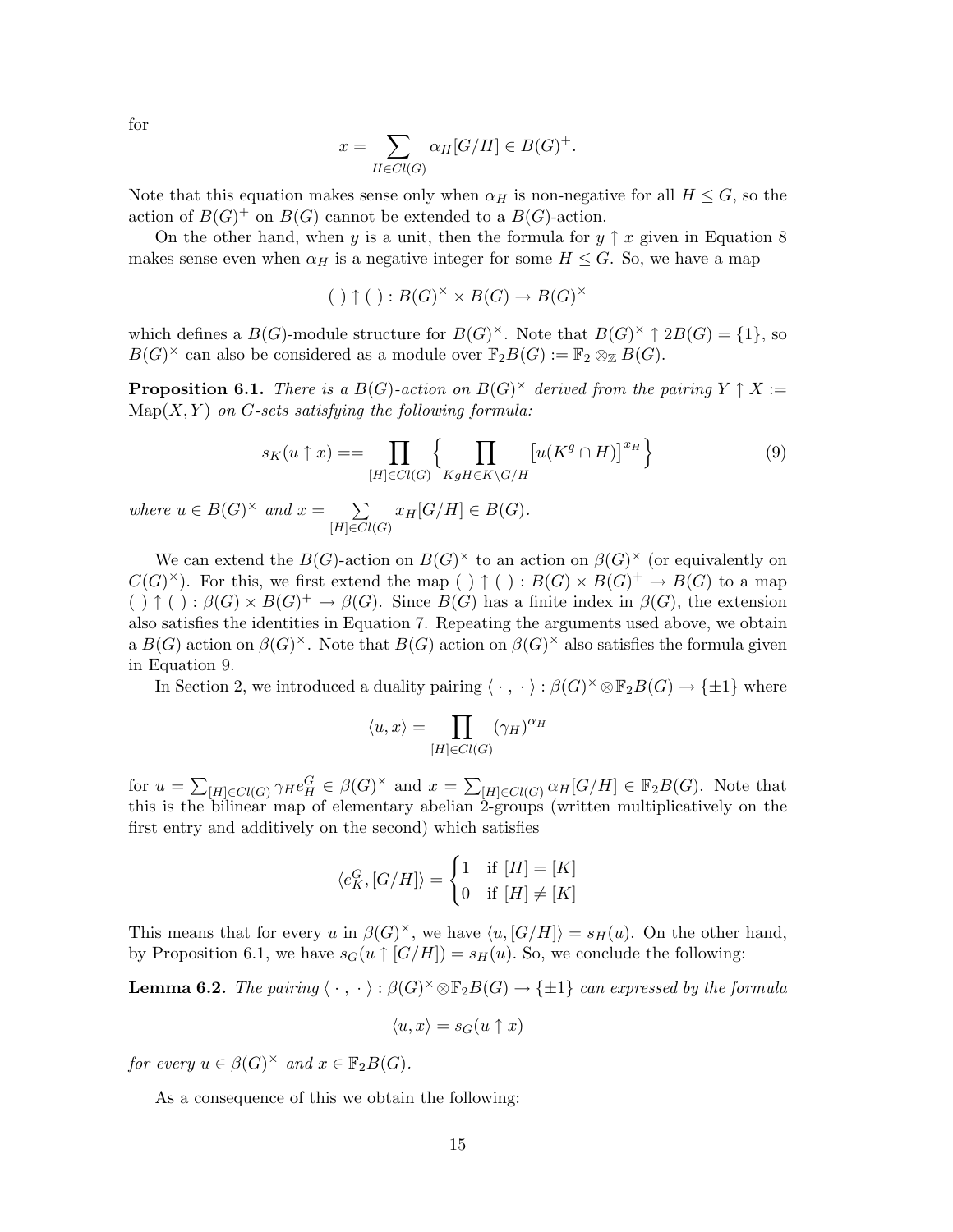**Proposition 6.3.** As a  $\mathbb{F}_2B(G)$ -module  $\beta(G)^{\times}$  is isomorphic to  $\text{Hom}(B(G), \mathbb{F}_2)$ . So, as a  $B(G)$ -module,  $B(G)^{\times}$  is a submodule of  $\text{Hom}(B(G), \mathbb{F}_2)$ .

Proof. This follows from the identity

$$
\langle (u \uparrow x), y \rangle = s_G((u \uparrow x) \uparrow y) = s_G(u \uparrow (xy)) = \langle u, xy \rangle.
$$

7 The surjectivity of the exponential map

In this section, we define the exponential map, and study some basic properties of this map. The main objective of this section is to prove Corollary 1.3 stated in the introduction. We start with the definition of exponential map.

Definition 7.1. The map

$$
\exp: B(G) \to B(G)^{\times}
$$

defined by  $exp(x) = (-1)$   $\uparrow x$  is called the exponential map.

Notice that for a *G*-set 
$$
X = \sum_{H \leq_G G} x_H[G/H]
$$
, we have

$$
s_K[\exp(X)] = \prod_{H \leq_G G} \left\{ \prod_{KgH \in K \backslash G/H} (-1)^{x_H} \right\} = (-1)^{|X/K|}
$$

One can consider the exponential map as a map  $\exp : \mathbb{F}_2B(G) \to \beta(G)^{\times}$ , where the image is in  $B(G)^{\times}$ . Then, it is possible to describe this map as a linear transformation, where the matrix of the transformation with suitable choice of basis is the mod-2 reduction of the matrix of double cosets. So, the rank of the image of the exponential map is equal to the rank of mod-2 reduction of matrix of double cosets.

Recall that, for every  $x, y \in B(G)$ , we have

$$
\exp(x) \uparrow y = ((-1) \uparrow x) \uparrow y = (-1) \uparrow (xy) = \exp(xy),
$$

so the exponential is a  $B(G)$ -module map. In particular, the image of the exponential map is the submodule of  $B(G)^{\times}$  generated by (-1). The image of the exponential map is usually denoted by  $(-1) \uparrow B(G)$ .

The exponential map is related to the tom Dieck's homomorphism in the following way:

**Lemma 7.2.** Let G be a 2-group, and let  $\pi_{\mathbb{R}} : B(G) \to R(G, \mathbb{R})$  be the linearization map. Then

$$
\exp = \Theta \circ \pi_{\mathbb{R}}
$$

where  $\Theta: R(G, \mathbb{R}) \to B(G)^{\times}$  is tom Dieck's homomorphism.

*Proof.* For every G-set X and  $[K] \in Cl(G)$ , we have

$$
s_K[\exp(X)] = (-1)^{|X/K|} = \text{sgn }[\dim_{\mathbb{R}}(\pi_{\mathbb{R}}(X))^K].
$$

So, the result follows.

 $\Box$ 

 $\Box$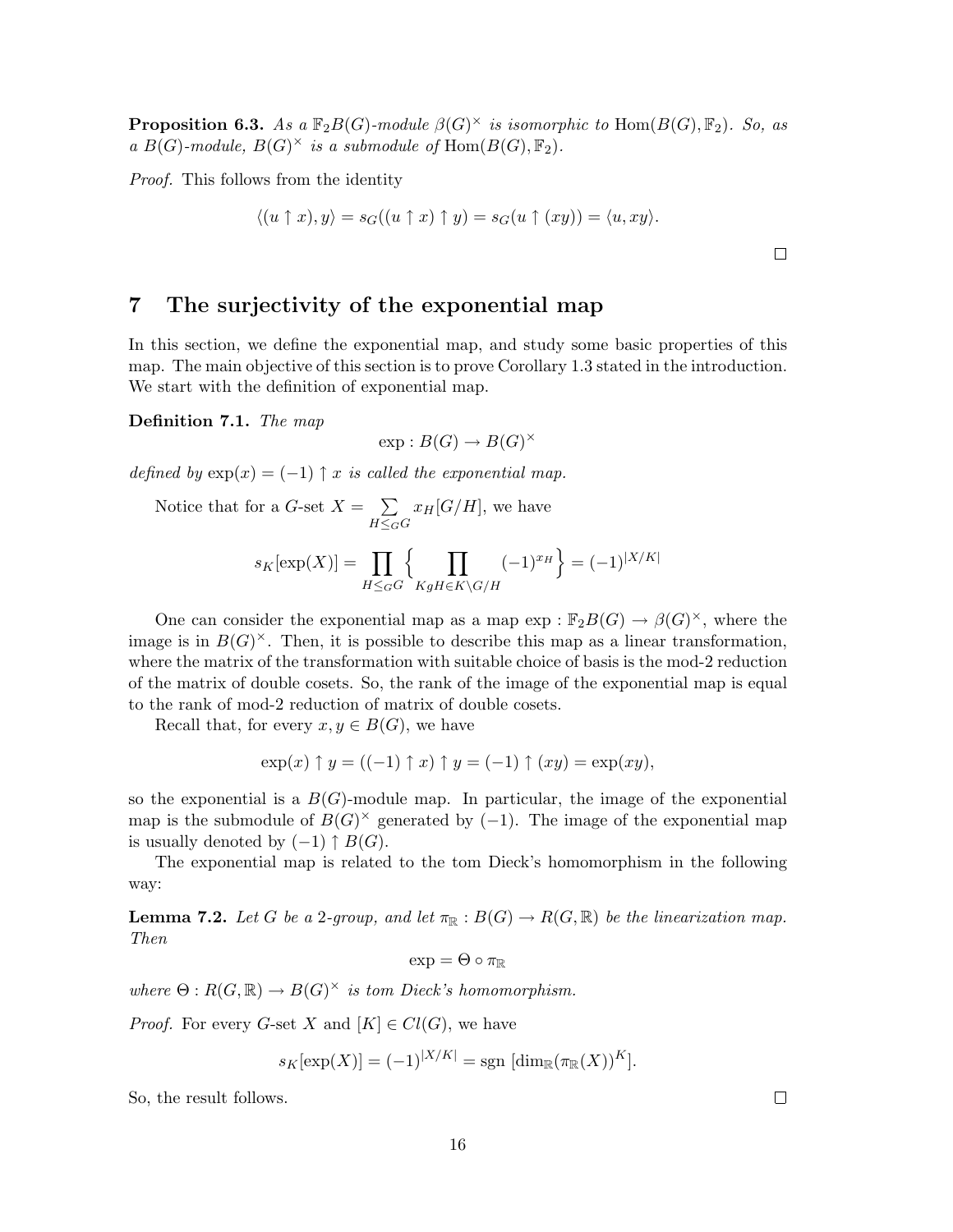Let  $R(G, \mathbb{Q})$  denote the ring of rational representations of G. We can consider  $R(G, \mathbb{Q})$ as a subring of  $R(G, \mathbb{R})$  through linear extension of the map  $V \to \mathbb{R} \otimes_{\mathbb{Q}} V$ . In particular tom Dieck's homomorphism restricts to map

$$
\Theta_{\mathbb{Q}}: R(G, \mathbb{Q}) \to B(G)^{\times}
$$

where

$$
s_K[\Theta_\mathbb{Q}(V)] = \text{sgn}[\dim_\mathbb{Q} V^K].
$$

We have the following:

**Lemma 7.3.** Let  $G$  be a 2-group. Then,

$$
(-1)\uparrow B(G)=\operatorname{im}(\Theta_{\mathbb{Q}}).
$$

Proof. This follows from the Ritter-Segal theorem which states that the linearization map  $\pi_{\mathbb{Q}} : B(G) \to R(G, \mathbb{Q})$  is surjective when G is a p-group (see [3] for a new proof).  $\Box$ 

Finally, we have

Lemma 7.4. The exponential map commutes with induction, restriction, conjugation, inflation, and invariant maps.

Proof. This follows from Lemma 7.2 and Lemma 5.1.

Note that  $B(G)$  is an abelian group generated by  $\{[G/H] | [H] \in Cl(G)\}$ , so the image of the exponential map,  $(-1) \uparrow B(G)$ , will be generated by  $(-1) \uparrow [G/H]$ . Note that for each  $[H] \in Cl(G)$ , we can express  $[G/H]$  as  $\text{ind}_{H}^{G}[H/H]$ , and by Lemma 7.4, we have

$$
(-1)\uparrow \mathrm{ind}_H^G[H/H]=\mathrm{ind}_H^G\Big((-1)\uparrow [H/H]\Big)=\mathrm{ind}_H^G(-1).
$$

Thus,  $(-1) \uparrow B(G)$  is generated by the set  $\{ \text{ind}_{H}^{G}(-1) \mid [H] \in Cl(G) \}$ . So, we proved the following:

**Lemma 7.5.** Let  $G$  be a 2-group. Then,

$$
(-1) \uparrow B(G) = \operatorname{im}\left\{\prod_{[H] \in Cl(G)} \operatorname{ind}_{H}^{G} \operatorname{inf}_{H/H}^{H} : \prod_{[H] \in Cl(G)} B(H/H)^{\times} \to B(G)^{\times}\right\}.
$$

Now, we are ready to prove Corollary 1.3 stated in the introduction. In fact we will state a slightly more general version of Corollary 1.3 which will be easier to prove.

**Theorem 7.6.** If G is a 2-group which has no subquotients isomorphic to  $D_{2^n}$  of order  $2^n$  with  $n \geq 4$ , then (i) the exponential map  $\exp : B(G) \to B(G)^{\times}$  is surjective, (ii)  $B(G)^\times$  is generated by (-1) as a module over  $B(G)$ ,  $(iii) \Theta_{\mathbb{Q}} : R(G, \mathbb{Q}) \to B(G)^{\times}$  is surjective, (iii)  $\Theta_{\mathbb{Q}}^{\mathbb{Q}}$ .  $R(\mathbf{G}, \mathbb{Q}) \to D(\mathbf{G})$  is surjective,<br>(iv)  $\prod_{i} \text{ind}_{H_i}^H \text{inf}_{H_i}^H$  :  $\prod_{i} B(H_i / H_i) \times \rightarrow B(G) \times$  is surjective where the product is over all  $[H] \in Cl(G)$ .

 $\Box$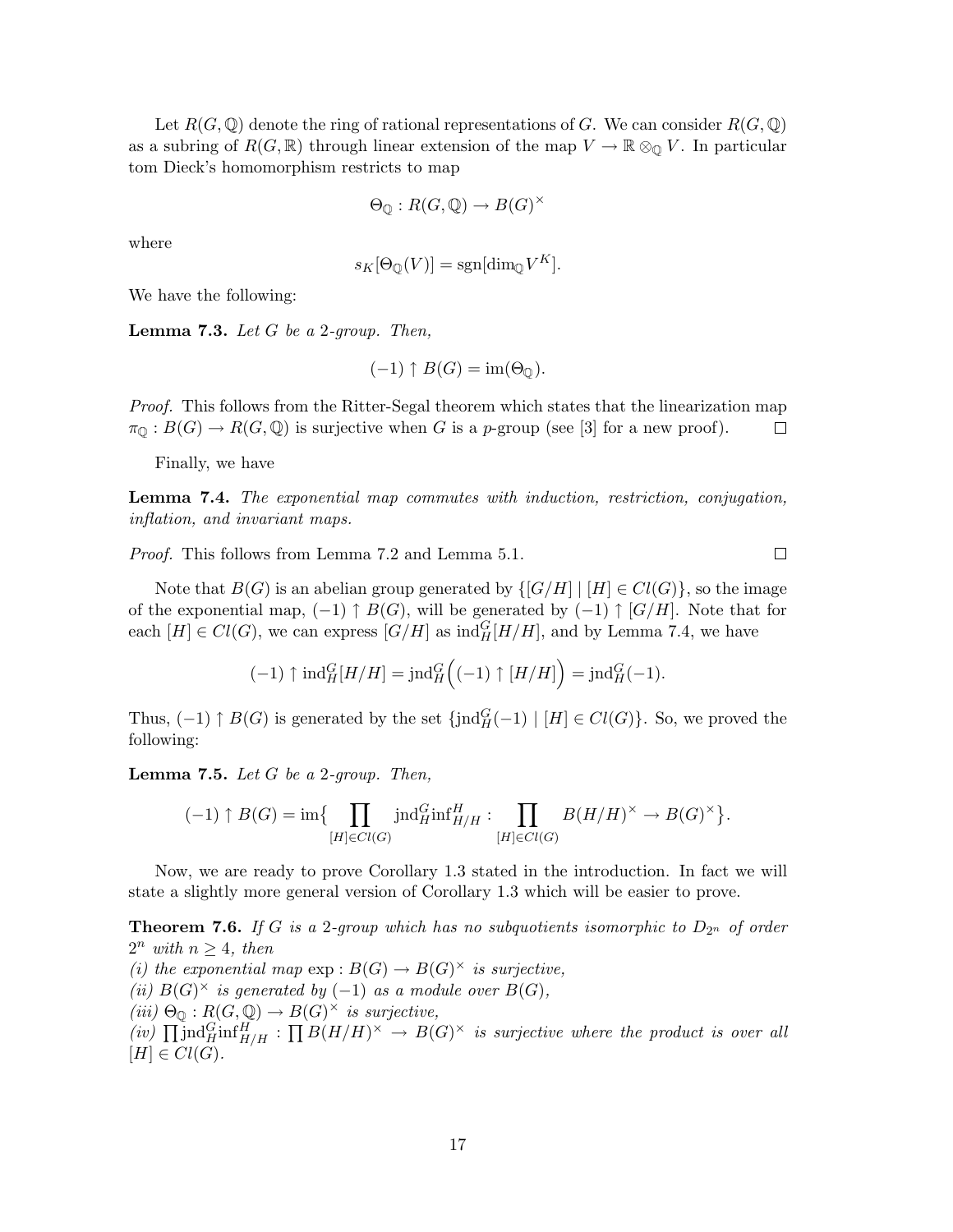*Proof.* First observe that (i) and (ii) are equivalent because of the way we defined the exponential map. By Lemma 7.3,  $(iii)$  is equivalent to  $(i)$  and  $(ii)$ . Similarly,  $(iv)$  is equivalent to first three statements by Lemma 7.5. Now, by Theorem 1.1 the last statement holds whenever G does not have a subquotient isomorphic to  $D_{2^n}$  of order  $2^n$  with  $n \geq 4$ . So, the proof is complete.  $\Box$ 

Remark 7.7. Note that we could give a direct proof for the surjectivity of the exponential map using the same argument used for the surjectivity of tom Dieck's homomorphism. For this consider the following diagram

$$
\bigoplus_{H/K \in \mathcal{H}} B(H/K) \xrightarrow{\oplus \text{ind}_{H}^G \text{inf}_{H/K}} B(G)
$$
  

$$
\downarrow \prod_{\text{exp}_{H/K}} B(H/K)^\times \xrightarrow{\coprod \text{ind}_{H}^G \text{inf}_{H/K}} B(G)^\times
$$
  

$$
\prod_{H/K \in \mathcal{H}} B(H/K)^\times \xrightarrow{\coprod \text{ind}_{H}^G \text{inf}_{H/K}} B(G)^\times
$$

Since G has no subquotients isomorphic to  $D_{2^n}$  of order  $2^n$  with  $n \geq 4$ , we can take H as the collection of subquotients of G which are isomorphic to the trivial group. By Lemma 7.4, this diagram commutes, and by Theorem 1.1, the horizontal map on the bottom is surjective. So, to show that  $\exp_C$  is surjective, it is enough to show that the exponential map is surjective for the trivial group which is obvious.

Theorem 7.6 applies, in particular, to a group with exponent less than or equal to 4. It is well known that the exponential map is not surjective in general, even for 2-groups. For example, Matsuda in [10] shows that when G is a dihedral group of order  $2n$ , the exponential map is surjective if and only if  $n = 2, 4, p^r$  or  $2p^r$ , where p is an odd prime such that  $p = 3 \mod 4$ . In particular, when  $G \cong D_{2^n}$  with  $n \geq 4$ , the exponential map is not surjective. For convenience of the reader, we include a short argument for this last statement.

**Proposition 7.8.** If G is a 2-group such that  $G \cong D_{2^n}$  with  $n \geq 4$ , then the exponential  $map \exp : B(G) \to B(G)^{\times}$  is not surjective.

*Proof.* Let  $G \cong D_{2^n}$  for some  $n \geq 4$ , and let c be the unique central element in G of order 2. We will be using the presentation given in the proof of Lemma 5.2, and carry over the calculations already done there.

Let  $I(G)^{\times}$  denote the image of the inflation map  $\inf_{G/\langle c \rangle}^G : B(G/\langle c \rangle)^{\times} \to B(G)^{\times}$ , and  $B(G, c)^{\times}$  denote the group of units  $u \in B(G)$  such that  $u(H) = 1$  for every H which includes the unique central element  $c \in G$ . By Lemma 4.3, we have a decomposition  $B(G)^{\times} \cong I(G)^{\times} \times B(G, c)^{\times}$ . In Lemma 5.2, we have shown that  $B(G, c)$  is a cyclic group of order 2, generated by the unit  $u = 1 - 2(e_{\langle a \rangle}^G + e_{\langle b \rangle}^G)$ . We will show that u is not in the image of the exponential map, by showing that  $\exp([G/H]) \in I(G)^{\times}$  for every  $[H] \in Cl(G)$ .

It is clear that if  $c \in H$ , then  $exp(G/H)$  lies in  $I(G)^{\times}$ . So, assume  $c \notin H$ . Then H is conjugate to  $\langle a \rangle$  or  $\langle b \rangle$ . We complete the proof by showing that  $\exp([G/\langle a \rangle]+[G/\langle a, c \rangle])=$ 1. The argument for  $G/\langle b \rangle$  is similar.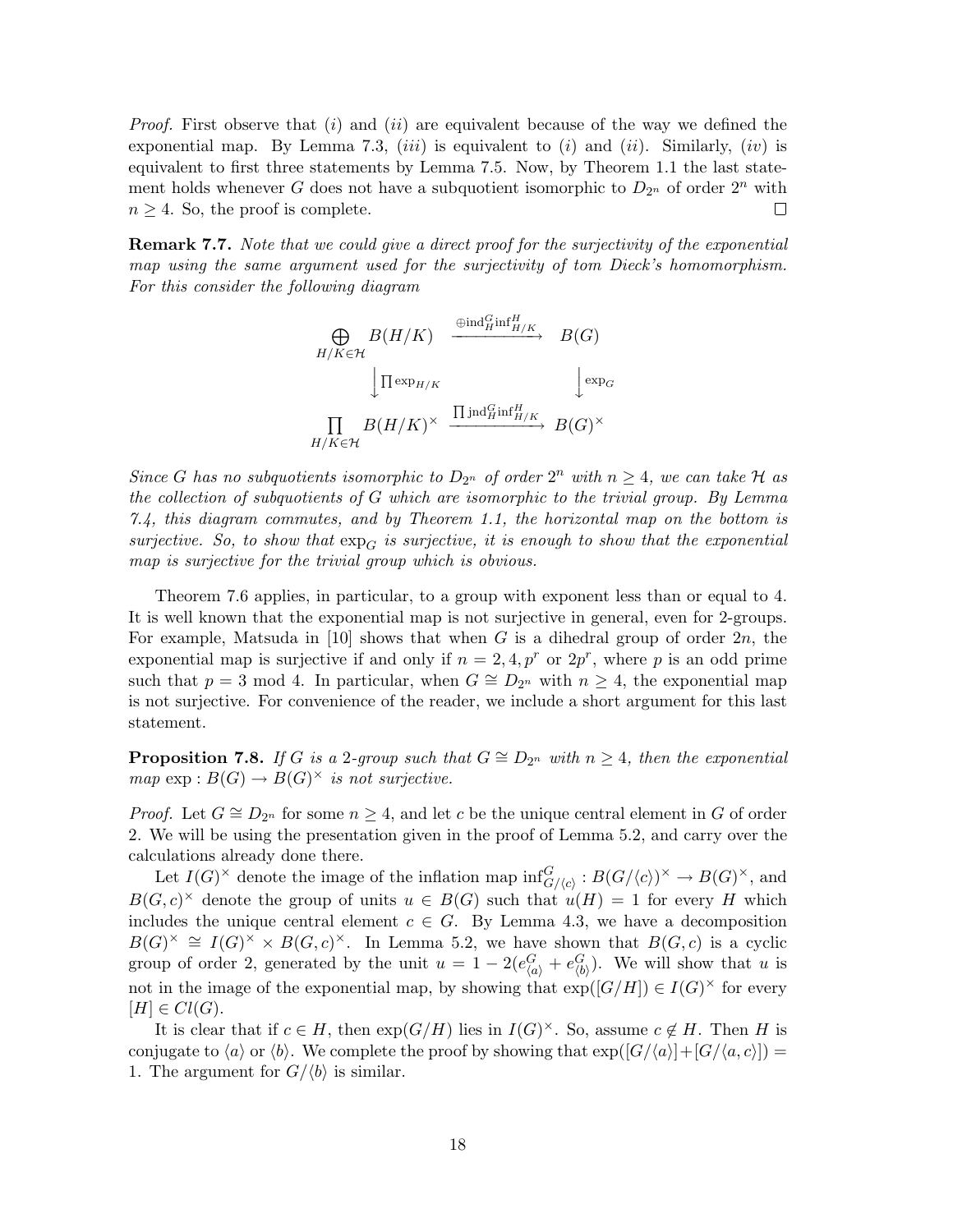Recall that for a transitive  $G$ -set  $G/L$ , we have

$$
s_K[\exp(G/L)] = \text{sgn}[(G/L)/K] = \text{sgn}[L\backslash G/K]
$$

where  $|L\backslash G/K|$  denotes the number of double cosets of L and K in G. So, we just need to show that  $n_K := |\langle a \rangle \langle G/K| - |\langle a, c \rangle \langle G/K| \rangle$  is even for every  $[K] \in Cl(G)$ . Applying the formula  $\overline{\phantom{a}}$ 

$$
|H\backslash G/K|=\frac{1}{|H|}\sum_{h\in H}|(G/K)^h|
$$

and  $H = \langle a \rangle$  and  $\langle a, c \rangle$ , we get

$$
n_K = \frac{1}{4} \Bigl( |G/K| - |(G/K)^c| \Bigr)
$$

If  $c \in K$ , then  $n_K = |G/K| - |(G/K)^c| = 0$ . If c is not in K, then  $|K| = 2$  and  $\frac{1}{4}(|G/K| - |(G/K)^c|) = |G|/8$  which is even since  $G \cong D_{2^n}$  with  $|(G/K)^c| = 0.$  So,  $n_K = \frac{1}{4}$  $n \geq 4$ . This completes the proof of the proposition.  $\Box$ 

We have shown that the exponential map is not surjective when  $G$  is a dihedral 2group of order at least 16. However, there exist 2-groups where the exponential map is surjective even though they have a dihedral section of order 16. The smallest 2-group with these properties is of order 32, and below we give an example of such a 2-group.

**Lemma 7.9.** There exists a 2-group G such that G has a subquotient isomorphic to  $D_{16}$ , and the exponential map  $\exp : B(G) \to B(G)^{\times}$  is surjective.

*Proof.* Let G be the 2-group of order 32 generated by  $g_1, g_2, g_3$  subject to following relations:  $[g_1, g_3] = g_4$ ,  $[g_1, g_2] = [g_3, g_4] = [g_1, g_4] = g_5$ ,  $g_2^2 = g_3^2 = g_4^2 = g_5$ ,  $g_1^2 = g_5^2 = 1$ ,  $[g_2, g_3] = [g_2, g_4] = [g_i, g_5] = 1$  for every  $1 \le i \le 4$ . It is easy to see that G has a unique central element of order 2 which is  $g_5$ , so the only quotient group of order 16 is  $G/(g_5) \cong D_8 \times C_2$ . The Frattini subgroup of G is the cyclic group generated by  $g_4$ which is of order 4. We have  $G/\langle g_4 \rangle \cong (\mathbb{Z}/2)^3$ , so the group has 7 maximal subgroups. Out of these 7, only two of them are isomorphic to  $D_{16}$ , namely  $H_1 = \langle q_1, q_1q_2q_3 \rangle$ , and  $H_2 = \langle q_1q_2, q_1q_3 \rangle$ . So, G has two subquotients isomorphic to  $D_{16}$ .

Now, we will show that the exponential map is surjective. For this, we will use Lemma 4.3 and Lemma 4.4. Recall that by these lemmas, there is a surjective map

$$
\text{inf}_{G/\langle c \rangle}^G \times \text{jnd}_H^G \text{inf}_{H/\langle a \rangle}^H : B(G/\langle c \rangle)^\times \times B(H/\langle a \rangle)^\times \to B(G)^\times
$$

where  $\langle c \rangle$  is a central element,  $E = \langle c, a \rangle$  is a noncentral normal subgroup isomorphic to  $\mathbb{Z}/2 \times \mathbb{Z}/2$ , and H is the centralizer of E in G. Take  $c = g_5$  and  $a = g_2g_4$ . Then,  $H = \langle g_1, g_2, g_4 \rangle \cong C_2 \times D_8$ , and  $H/\langle a \rangle \cong D_8$ . We have already observed above that  $G/\langle c \rangle \cong C_2 \times D_8$ . Since the exponential map is surjective for  $D_8$  and  $C_2 \times D_8$ , it is also surjective for  $G$ .  $\Box$ 

We have seen that Corollary 1.3 provides a sufficient condition for the surjectivity of exponential map, but it is not a necessary condition. To find a necessary and sufficient condition, one needs to understand the contribution of each subquotient in Theorem 1.1. This can be done by considering  $B(G)^{\times}$  as a module over the ring of  $(\mathbb{Q}G, \mathbb{Q}G)$ -bimodules